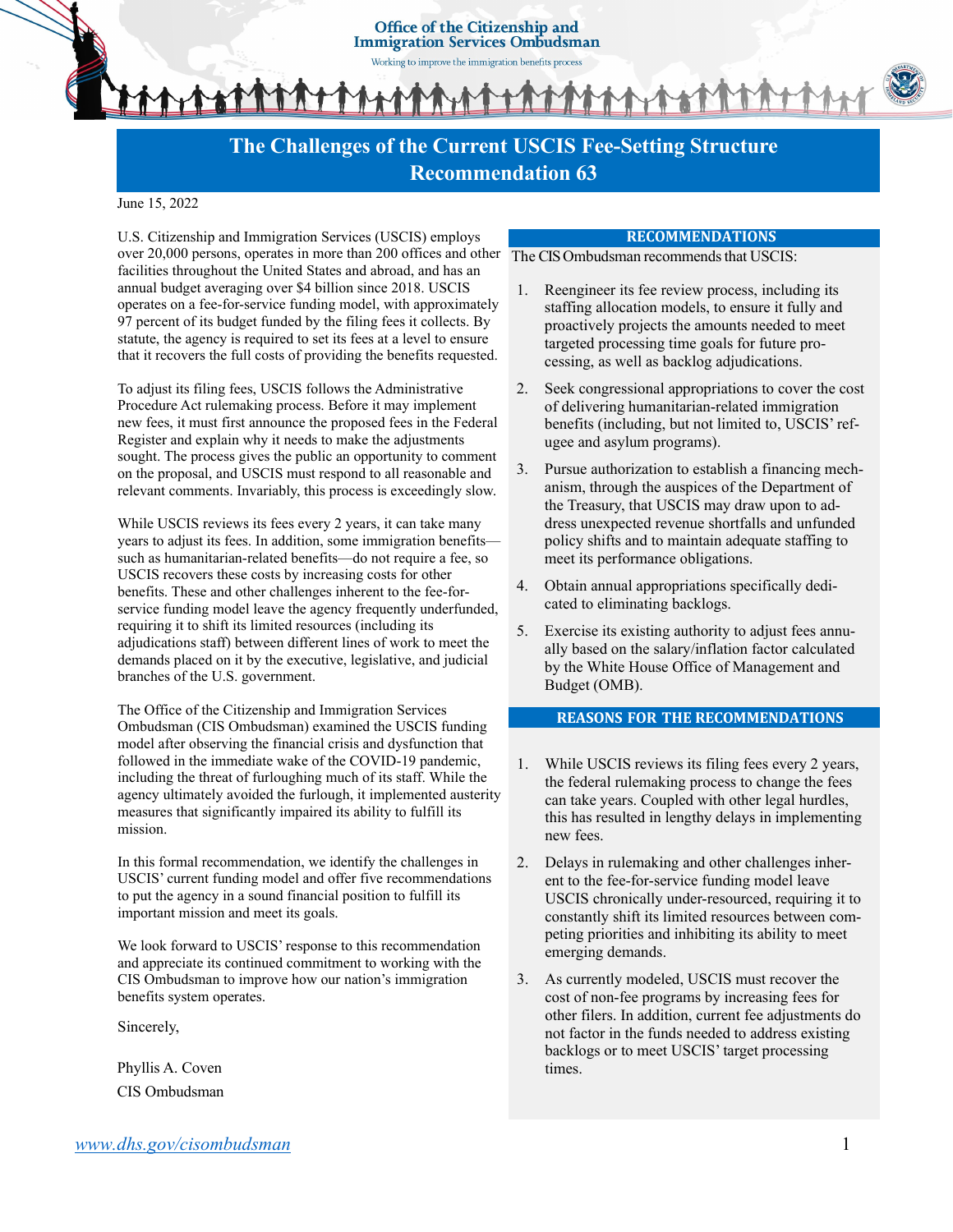

# **Addressing the Challenges of the Current USCIS Fee-Setting Structure**

### **June 15, 2022**

*The CIS Ombudsman, established by the Homeland Security Act of 2002, identifies systemic problems that individuals and employers face when seeking services from USCIS and makes recommendations based on: individual complaints and requests for help; information and inquiries we receive from nongovernmental organizations and federal officials, including USCIS; and our interactions and meetings with applicants, petitioners, employers, non-governmental organizations including community and faith-based organizations, and immigration professionals across the country.*

### **THE ISSUE**

USCIS needs financial stability and flexibility to administer the nation's immigration benefits system and provide customers with predictable service and accurate and timely adjudications. The agency's current fee-for-service funding model does not fully equip the agency to meet these goals, placing the immigration benefits system at risk of systemic failure.

### **WHAT WE DETERMINED**

In this study, we examined USCIS' fee-for-service funding model to determine how it currently sets and adjusts its filing fees and what can be done to address the agency's chronic funding challenges.

- Although a small handful of USCIS fees are established by statute,<sup>[1](#page-1-0)</sup> the agency's fee-for-service funding model requires it to engage in the Administrative Procedure Act's (APA) rulemak-ing process to adjust fees, which has proven to take years.<sup>[2](#page-1-1)</sup> The agency's rulemaking process establishing new fees is the most critical financial undertaking of the agency. In addition, since 2005, the agency has not exercised its authority to adjust fees annually for inflation.
- To raise fees, the agency must first conduct extensive fact gathering, analysis, and negotiation, and navigate through multiple reviews conducted by various offices in USCIS, the Department of Homeland Security (DHS), and OMB. The rulemaking process requires the agency to provide notice and a meaningful opportunity for the public to offer comments on proposed fee increases, and to respond to all unique public comments before it issues a rule setting the new fees. At a minimum, the rulemaking process adds at least a year, often two, to the fee-setting process. As a result, by the time USCIS issues a final rule, key data that it relied upon to set its future fees are already outdated—leaving the agency chronically under-resourced and understaffed.

<span id="page-1-0"></span> $<sup>1</sup>$  For example, USCIS premium processing fees to obtain faster processing of certain immigration benefit requests is set by</sup> statute. 8 U.S.C. § 1356(u).

<span id="page-1-1"></span><sup>2</sup> U.S. Government Accountability Office Report (GAO), "Federal User Fees: A Design Guide," GAO-08-386SP, p. 35 (May 2008)[; https://www.gao.gov/cgi-bin/getrpt?GAO-08-386SP](https://www.gao.gov/cgi-bin/getrpt?GAO-08-386SP) (accessed Feb. 28, 2022).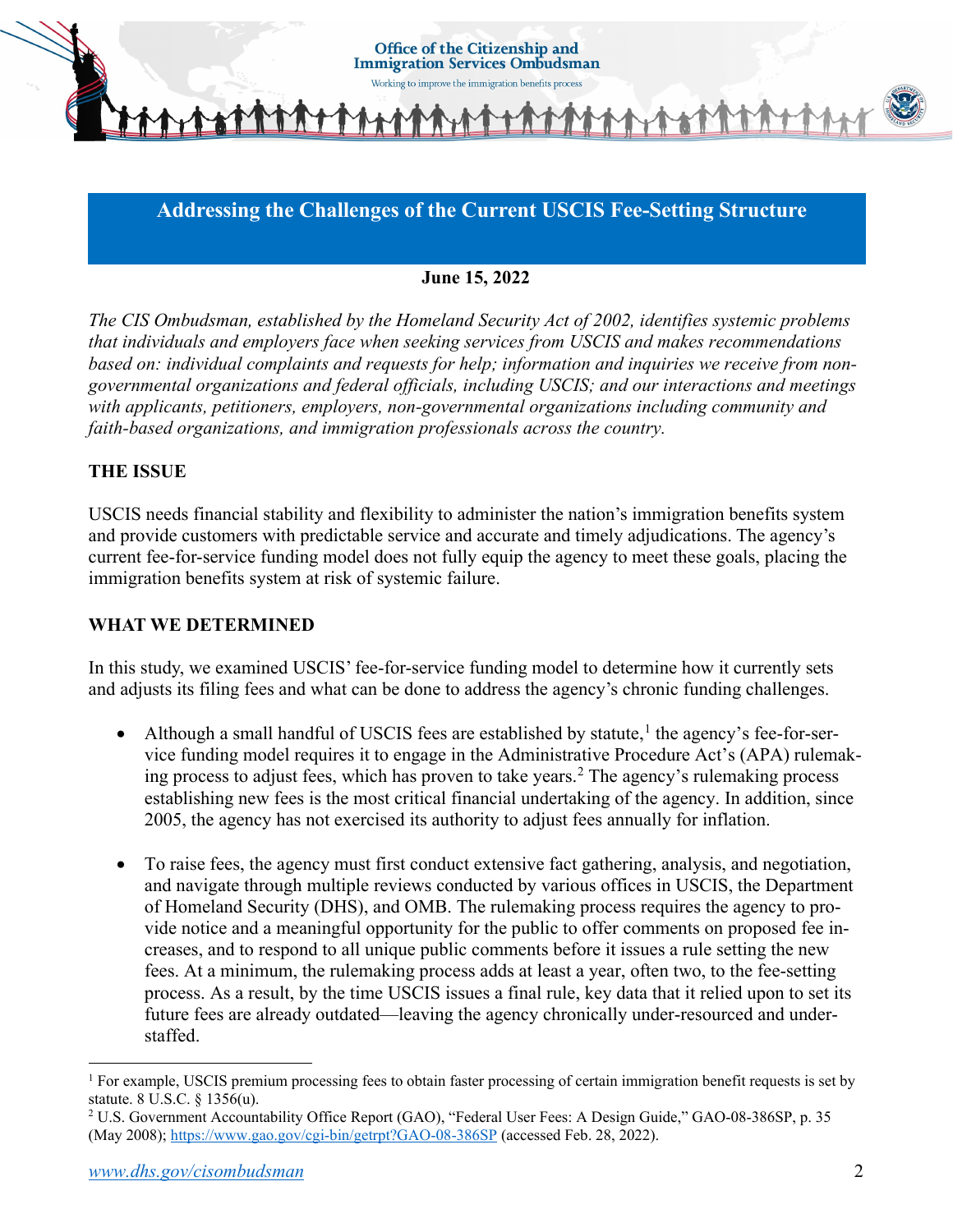**Office of the Citizenship and Immigration Services Ombudsman** 



- There are other challenges inherent in USCIS' fee-for-service funding model. Pay increases for existing employees and inflation that impacts non-payroll items are beyond its control but affect operations and capabilities. Although USCIS makes every effort to consider these variables in its forecasting, the agency's modeling may be significantly off.
- Another factor is the impact of statutory, regulatory, and policy-based directives that permit certain individuals to apply for immigration benefits without paying a filing fee. For example, individuals who are the victims of certain crimes, violence, and/or trafficking may file for an immigration benefit without a fee. Others may file for immigration benefits without paying a filing fee if they qualify for a means-tested fee waiver. Under its current fee-for-service funding model, USCIS shifts the cost burden of these fee waivers to other applicants in the form of a surcharge on the filing fees they pay. Perhaps the most significant of these unfunded costs come from the agency's extensive humanitarian work: asylum, refugee processing, and other workloads stemming from global emergencies.
- This last point stands in stark contrast to the costs incurred by the U.S. Departments of State (State) and Health and Human Services (HHS), which receive predictable funding from Congress for their respective humanitarian and refugee programs. Except for a recent appropriation for Operation Allies Welcome (OAW) and to support up to 125,000 refugee admissions in Fiscal Year (FY) 2022, USCIS has not received annual appropriations to support its refugee and asylum-based programs since  $FY$  2011.<sup>[3](#page-2-0)</sup> The costs associated with these services are borne by USCIS' fee-paying customers.
- The cash flow disruptions that occurred during the first months of the COVID-19 pandemic, when filing fee revenues dropped [4](#page-2-1)0 percent between March and May 2020,<sup>4</sup> pulled back the curtain on the shortcomings of the USCIS financial structure.
- As a result, USCIS twice notified more than two-thirds of its workforce during the summer of 2020 that they might be furloughed due to the revenue shortfall. USCIS requested a loan from Congress to fund its operations until its fee revenues returned to normal, but it did not receive the funding it sought. Although the agency was ultimately able to stave off furloughing employees, it was forced to make deep cuts in nonpayroll expenses, including but not limited to renegotiating contracts with vendors providing important support services at its lockboxes, mail rooms, Application Support Centers, IT programs, and its Contact Center. These actions added

<span id="page-2-0"></span><sup>&</sup>lt;sup>3</sup> OAW is the U.S. Government's effort to support Afghans fleeing conflict as they resettle in the United States. USCIS received no appropriations for its humanitarian programs in FY 2010 but was appropriated \$29.95 million of the requested \$248 million to fund a portion of the refugee and asylum processing administered under the Refugee, Asylum and International Operations Directorate and military naturalization processing in FY 2011. *See* "U.S. Citizenship and Immigration Services Fee Schedule," 81 Fed. Reg. 73292, 73293 (Oct. 24, 2016).

<span id="page-2-1"></span><sup>4</sup> The largest revenue decreases for USCIS' dedicated user fees occurred at the beginning of the pandemic. GAO, "COVID-19 Reviewing Existing Policies Could Help Selected Agencies Better Prepare for Dedicated User Fee Revenue Fluctua-tions," GAO-21-104325, p. 24 (Sep. 2021)[; https://www.gao.gov/products/gao-21-104325](https://www.gao.gov/products/gao-21-104325) (accessed Feb. 28, 2022).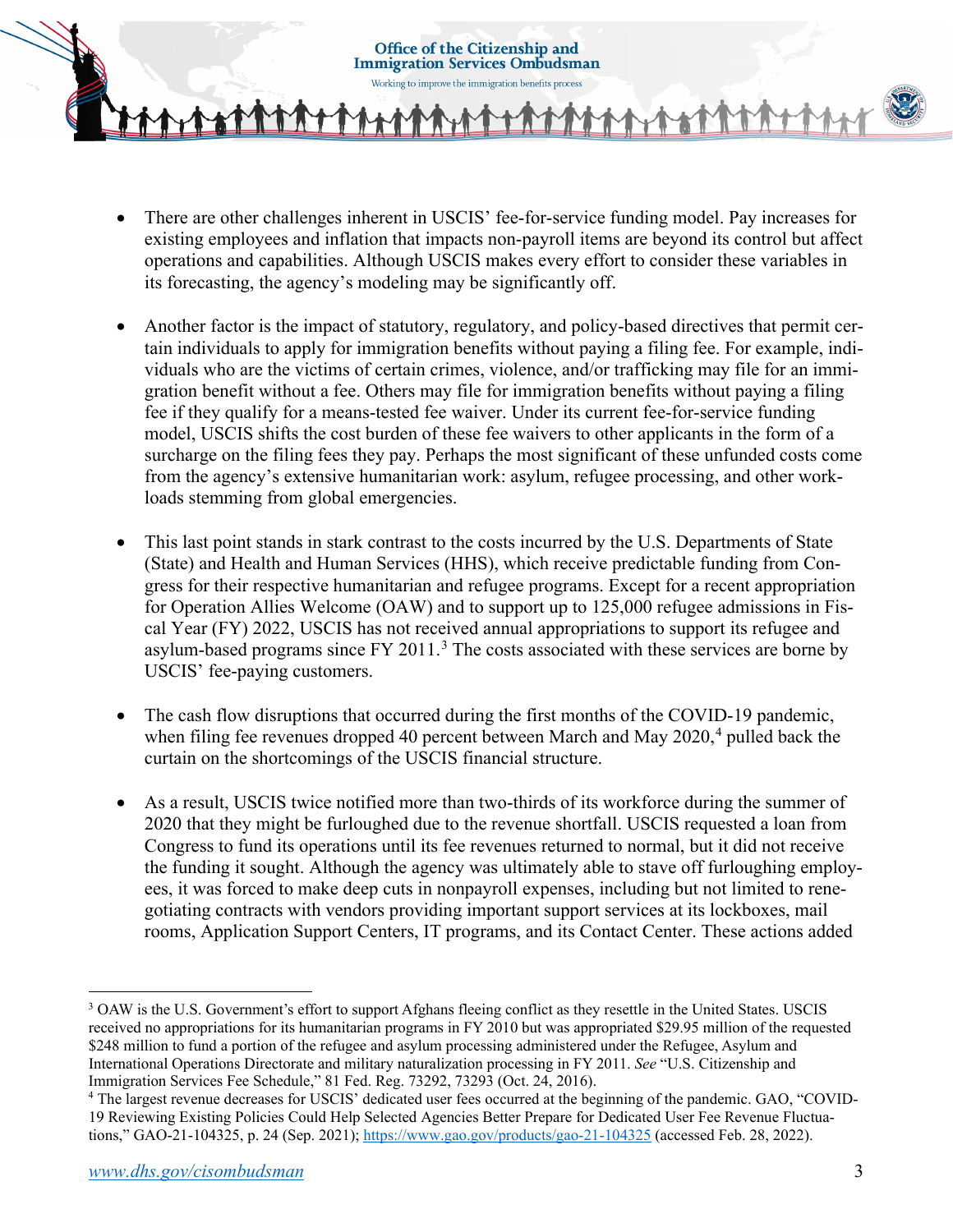

to already extensive and now unprecedented backlogs and have impacted critical services, including undercutting advances in digital processing essential to the agency's progress.

## **CIS Ombudsman Recommendations**

USCIS' near-exclusive reliance on a fee-for-service funding model leaves USCIS chronically underresourced, making it nearly impossible for the agency to meet its obligations to customers, the executive branch, or Congress, and inhibiting its ability to pivot quickly to address new and emerging circumstances and demands.<sup>[5](#page-3-0)</sup>

As further explained below, we recommend that USCIS seek legislative or regulatory action to:

- 1. Reengineer the agency's biennial fee review process, particularly its associated staffing allocation models, to ensure it fully and proactively projects the staffing levels needed to meet targeted processing time goals for future processing as well as backlog adjudications.
- 2. Cover the cost of delivering humanitarian-based immigration benefits (including but not limited to USCIS' refugee and asylum programs) through congressional appropriations.
- 3. Authorize and establish a financing mechanism, through the auspices of the Department of the Treasury, that USCIS may draw upon to address unexpected revenue shortfalls and unfunded policy shifts and to maintain adequate staffing to meet its performance obligations to its cus-tomers and Congress.<sup>[6](#page-3-1)</sup>
- 4. Obtain annual appropriations specifically dedicated to eliminating backlogs.

<span id="page-3-0"></span><sup>5</sup> This conclusion is supported by an independent analysis conducted by the Niskanen Center. *See* "Markup of Legislative Proposals to Comply with the Reconciliation Directive Included in Section 2002 of the Concurrent Resolution on the Budget for Fiscal Year 2022," Before the H. Comm. on the Judiciary, 117<sup>th</sup> Cong. (Sep. 17, 2021) (Jeremy L. Neufeld, **"**Statement for the Record of the Niskanen Center"); [https://www.niskanencenter.org/statement-for-the-record](https://www.niskanencenter.org/statement-for-the-record-of-the-niskanen-center/)[of-the-niskanen-center/](https://www.niskanencenter.org/statement-for-the-record-of-the-niskanen-center/) (accessed June 1, 2022). *See also* "Oversight of U.S. Citizenship and Immigration Services," *Before the Subcomm. on Immigration and Citizenship of the H. Comm. on the Judiciary*, 116th Cong. (Jul. 29, 2020) (Supplemental Statement for the Record of Doug Rand, Senior Fellow, Federation of American Scientists*,* and Testimony of Jessica M. Vaughan, Dir. of Policy Studies, Ctr. for Immigration Studies; [https://www.congress.gov/event/116th-congress/house-](https://www.congress.gov/event/116th-congress/house-event/110946)event/110946 [\(](https://www.congress.gov/event/116th-congress/house-event/110946)accessed Feb. 8, 2022)).<br><sup>6</sup> For example, the U.S. Postal Service recently received authority to draw upon the U.S. Treasury. Rick Owens, "U.S.

<span id="page-3-1"></span>Postal Service Reaches Agreement with Treasury on \$10 Billion CARES Act Lending Authority," Postal Employee Net-work (Jul. 29, 2020)[; https://postalemployeenetwork.com/news/2020/07/u-s-postal-service-reaches-agreement-with-treas](https://postalemployeenetwork.com/news/2020/07/u-s-postal-service-reaches-agreement-with-treasury-on-10-billion-cares-act-lending-authority/)[ury-on-10-billion-cares-act-lending-authority](https://postalemployeenetwork.com/news/2020/07/u-s-postal-service-reaches-agreement-with-treasury-on-10-billion-cares-act-lending-authority/) (accessed Feb. 8, 2022). Such borrowing authority is not unique and has been made available to the U.S. Department of Agriculture's Commodity Credit Corporation as needed to implement specific programs. *See* U.S. Department of Agriculture, "Commodity Credit Corporation;"<https://www.usda.gov/ccc> (accessed May 18, 2022).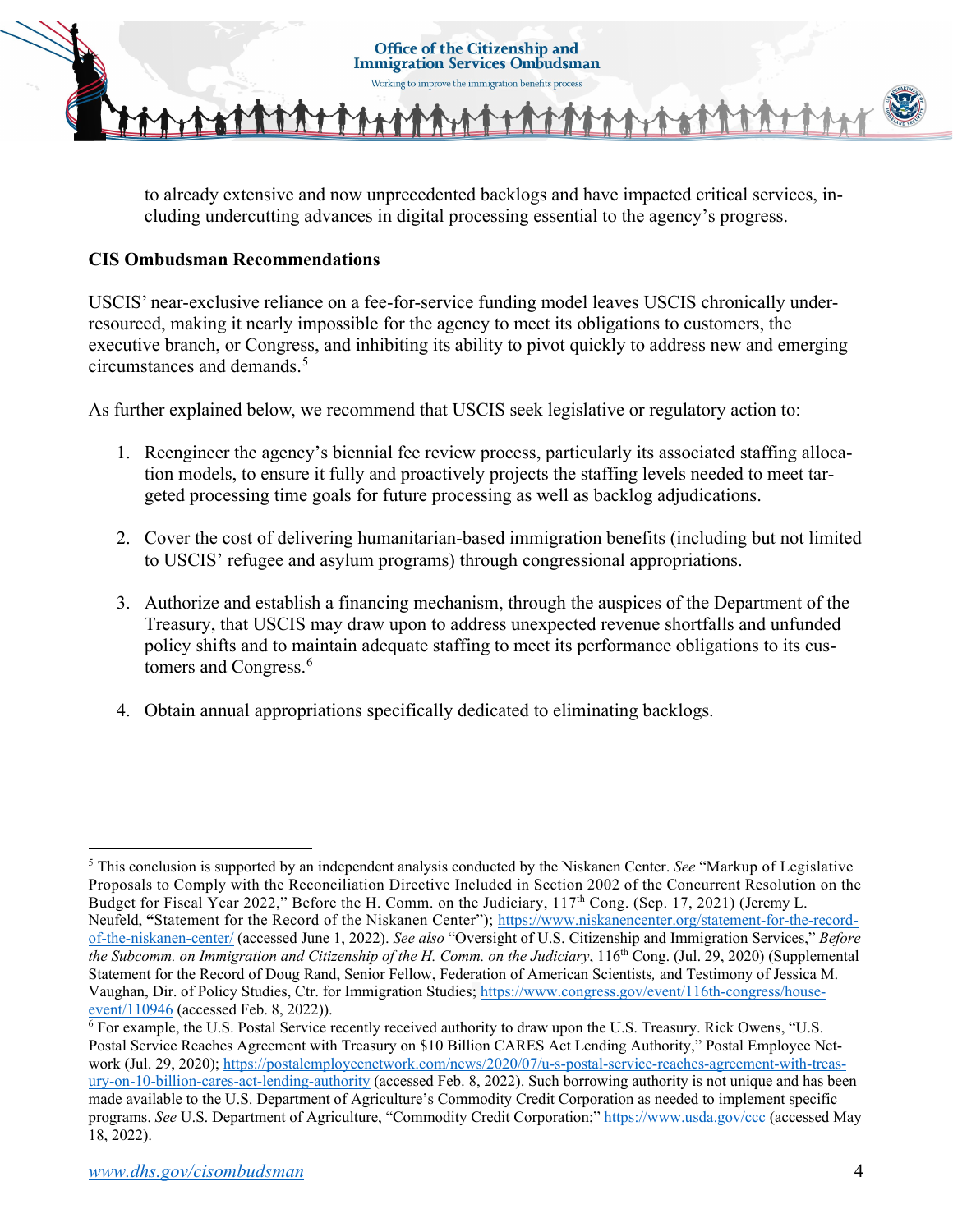

5. Resume exercising its existing authority to adjust fees annually based on the salary/inflation factor calculated by OMB under Circular A-76.[7](#page-4-0)

## **USCIS' CURRENT FEE-FOR-SERVICE FUNDING MODEL**

As the agency that oversees the nation's immigration benefits system, USCIS performs an essential mission. USCIS employs over 20,000 employees and operates in more than 200 offices and other facil-ities throughout the United States and abroad.<sup>[8](#page-4-1)</sup> The agency runs an annual budget averaging over \$4 billion.<sup>[9](#page-4-2)</sup> It operates on a fee-for-service funding model, with approximately 97 percent of its budget funded by the filing fees<sup>[10](#page-4-3)</sup> it collects for adjudicating applications, petitions, and other benefit ser-vices.<sup>[11](#page-4-4)</sup>

*A Long History of Collecting Fees for Services as Actually Provided*. When passed in 1952, the Immigration and Nationality Act (INA) prescribed the payment of fees for certain immigration benefits.<sup>[12](#page-4-5)</sup> USCIS is required to set filing fees that ensure the agency can recover the full operating

<span id="page-4-1"></span><sup>8</sup> 1 USCIS Policy Manual, Pt. A, Ch. 1(A).

<span id="page-4-0"></span><sup>7</sup> Executive Office of the President, OMB Circular NO. A-76 (Revised), Attachment C, "Calculating Public-Private Competition Costs" (May 29, 2003); [https://www.whitehouse.gov/wp-content/uploads/legacy\\_drupal\\_files/omb/circu](https://www.whitehouse.gov/wp-content/uploads/legacy_drupal_files/omb/circulars/A76/a76_incl_tech_correction.pdf) $lars/A76/a76$  incl\_tech\_correction.pdf (accessed Mar. 29, 2022). This OMB circular establishes how federal agencies may factor in federal pay raise and inflation assumptions. Each year, OMB issues a transmittal memorandum in the Federal Register identifying the numbers that should be used. *See, e.g.*, "USCIS Adjustment of the Immigration Benefit Application Schedule," 70 Fed. Reg. 56182 (Sep. 26, 2005) (accessed Mar. 29, 2022).

<span id="page-4-2"></span><sup>9</sup> DHS, "United States Citizenship and Immigration Services Budget Overview - Fiscal Year 2021 Congressional Justification," p. 12; [https://www.uscis.gov/sites/default/files/document/reports/USCIS\\_FY\\_2021\\_Budget\\_Overview.pdf \(](https://www.uscis.gov/sites/default/files/document/reports/USCIS_FY_2021_Budget_Overview.pdf)accessed Feb. 8, 2022); DHS, "FY 2018 Budget-in-Brief," [https://www.dhs.gov/sites/default/files/publica](https://www.dhs.gov/sites/default/files/publications/DHS%20FY18%20BIB%20Final.pdf)[tions/DHS%20FY18%20BIB%20Final.pdf](https://www.dhs.gov/sites/default/files/publications/DHS%20FY18%20BIB%20Final.pdf) (accessed Jun. 6, 2022).

<span id="page-4-3"></span><sup>&</sup>lt;sup>10</sup> Based on data and CIS Ombudsman calculations derived from DHS, "U.S. Citizenship and Immigration Services Budget Overview - Fiscal Year 2022 Congressional Justification," p. 6;

[https://www.uscis.gov/sites/default/files/document/reports/USCIS\\_FY\\_2022\\_Budget\\_Overview.pdf](https://www.uscis.gov/sites/default/files/document/reports/USCIS_FY_2022_Budget_Overview.pdf) (accessed Feb. 8, 2022). The percentage of fee revenue under President Biden's FY 2022 budget dropped to approximately 91 percent. It is further noted that FY 2022 may prove to be unique as the agency received \$275 million from Congress to address its growing backlog and to meet the administration's refugee admission target of 125,000, and an additional \$193 million in support of OAW. Extending Government Funding and Delivering Emergency Assistance Act, § 132 Pub. L. No. 117-43 (2021); Consolidated Appropriations Act, 2022, Title IV, Pub. L. No. 117-103 (2022); DHS, "Detailed Review of the Fiscal Year 2022 Omnibus," p. 4 (Mar. 28, 2022). As the CIS Ombudsman was finalizing this recommendation, the Administration was requesting \$765 million in the FY 2023 budget presentation to Congress for USCIS to "efficiently process increasing asylum caseloads, address the immigration application backlog, and improve refugee processing." *See* OMB, "Budget of the U.S. Government - Fiscal Year 2023," p. 20; [https://www.whitehouse.gov/wp-content/uploads/2022/03/budget\\_fy2023.pdf](https://www.whitehouse.gov/wp-content/uploads/2022/03/budget_fy2023.pdf) (accessed Mar. 29, 2022).

<span id="page-4-4"></span><sup>11</sup> USCIS receives direct appropriations for limited and discrete programs only, specifically its operation of E-Verify, citizenship-related activities, and citizenship and integration grants. Filing fees vary, from \$10 to register a beneficiary in the H-1B Cap Lottery to up to \$17,795 to apply for an EB-5 Regional Center Designation, and depend on the particular benefit sought, the status of the petitioner and beneficiary, and other factors. A portion of the filing fees USCIS collects is used to offset the costs of waiving filing fees in some matters when the applicant/petitioner demonstrates that they cannot pay the fee.

<span id="page-4-5"></span><sup>&</sup>lt;sup>12</sup> Current USCIS filing fees can be found at 8 C.F.R. § 103.7 (2020). According to the GAO, a user fee is defined as a "fee assessed to users for goods or services provided by the federal government and applies to federal programs or activities that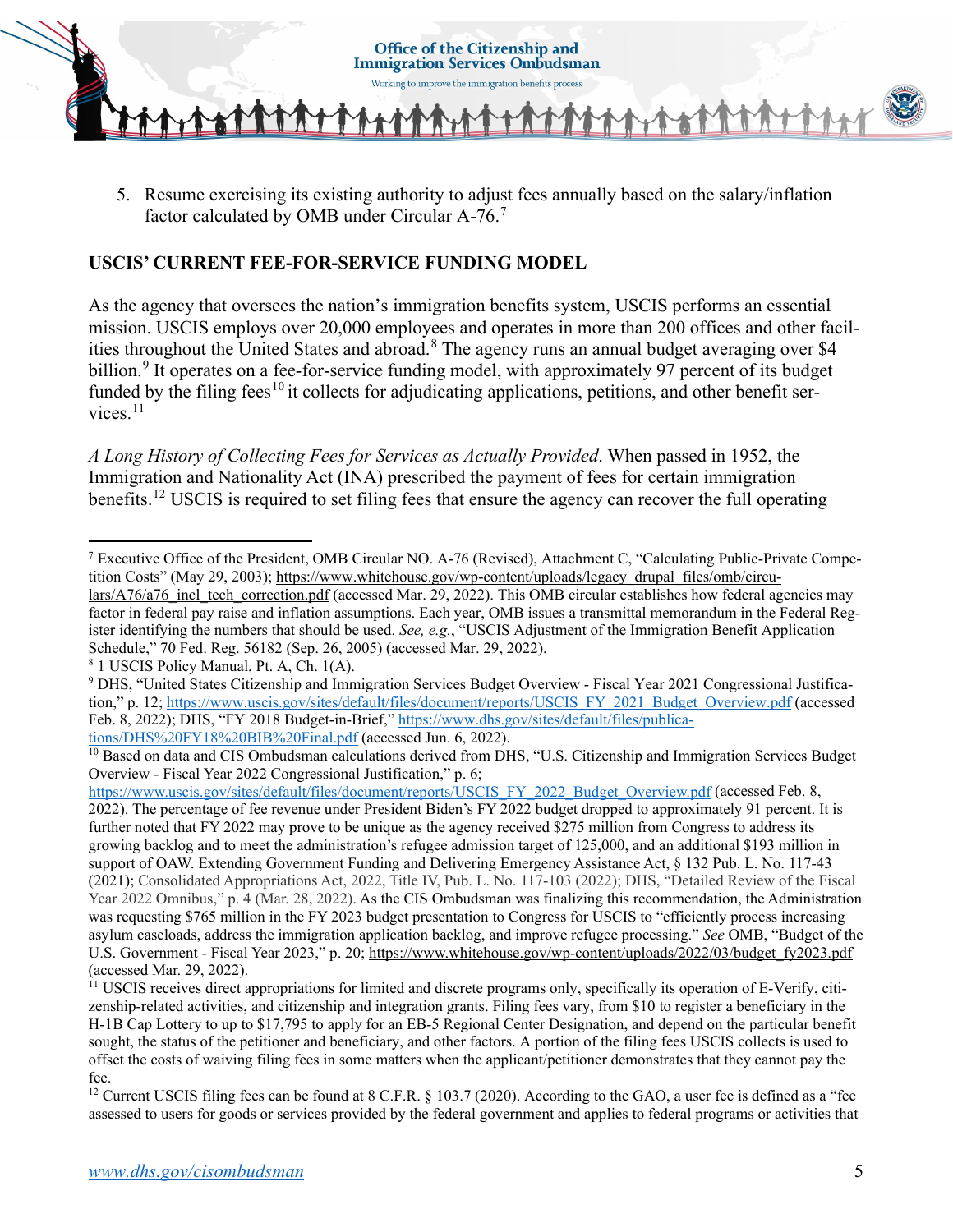

costs of the services it provides.<sup>[13](#page-5-0)</sup> By statute, regulation, or policy, there are some immigration benefits that may be requested without paying a fee: certain filings by refugees and asylees, victims of certain crimes who assist law enforcement in the investigation or prosecution of certain crimes (U nonimmigrant applicants), as well as victims of human trafficking (T nonimmigrant status), certain battered spouses, and others.<sup>14</sup> The law also caps other filing fees, such as a \$50 fee for Temporary Protected Status (TPS) applications,  $^{14}$  $^{14}$  $^{14}$  far less than the actual cost of processing the application.<sup>[15](#page-5-2)</sup> Still further, fee waivers are available for qualifying individuals who request a benefit but cannot pay the full filing fee due to financial distress. USCIS interprets the INA as authorizing it to provide these immigration benefit services without charge.<sup>[16](#page-5-3)</sup> To cover these costs, however, USCIS adds a surcharge to the actual cost of adjudicating other immigration benefit requests.<sup>[17](#page-5-4)</sup>

*How USCIS Sets Its Fees*. USCIS follows the rulemaking process in Section 553 of the APA to set and adjust its filing fees.[18](#page-5-5) This process is the long-established practice recommended by OMB and is

for additional cost factors. In addition, while USCIS itself does not have rulemaking authority and its regulations are issued by DHS, USCIS generally conducts the fee study, drafts the regulation, and undertakes the various other rulemaking tasks. As such, this article refers to USCIS as the rulemaking component, though the rule is ultimately issued by the Secretary of Homeland Security.

<span id="page-5-1"></span><sup>14</sup> 8 C.F.R. § 106.3 (2022).

<span id="page-5-2"></span><sup>15</sup>The filing fee is capped by statute at \$50. INA § 244(c)(1)(B).<br><sup>15</sup> USCIS has acknowledged it does not account for the cost of these activities in its Activity-Based Cost (ABC) model. *See* "U.S. Citizenship and Immigration Services Fee Schedule and Changes to Certain Other Immigration Benefit Request Requirements," 84 Fed. Reg. 62280, 62284 (Nov. 14, 2019).

<span id="page-5-3"></span> $16$  INA Section 286(m) authorizes, but does not require, that DHS set fees to recover the full cost of administering USCIS adjudication and naturalization services. The INA also authorizes setting such fees at a level that will recover the costs of services provided without charge, but it does not require that DHS provide services without charge. "U.S. Citizenship and Immigration Services Fee Schedule and Changes to Certain Other Immigration Benefit Requests," 85 Fed. Reg. at 46806. INA Section 286(m) states that "fees for providing adjudication and naturalization services may be set at a level that will ensure recovery of the full costs of providing all such services, including the costs of similar services provided without charge to asylum applicants or other immigrants. Such fees may also be set at a level that will recover any additional costs associated with the administration of the fees collected."<br> $\frac{17}{1}$ Id.

<span id="page-5-5"></span><sup>18</sup> As described in detail in this study, the current rulemaking process is cumbersome and lengthy, resulting in setting fees that may be inadequate even as they are updated. The CIS Ombudsman acknowledges that replacing or supplementing the current notice and comment rulemaking process with an alternative fee setting mechanism presents potential legal and operational challenges. When we probed using a Computer Price Index (CPI) inflation-based adjustment as a supplemental mechanism, USCIS responded: "Previous DHS regulations provided the authority for USCIS to make inflationary adjustments to fees using a composite of the Federal civilian pay raise assumption and non-pay inflation factor for that fiscal year issued by the Office of Management and Budget for agency use in implementing OMB Circular A-76, weighted

provide special benefits to identifiable recipients above and beyond what is normally available to the public." GAO , "Federal User Fees: A Design Guide," GAO-08-386SP (May 2008)[; https://www.gao.gov/assets/a203361.html](https://www.gao.gov/assets/a203361.html) (accessed Feb. 8, 2022). Because of the injunction that nullified the 2020 Fee Rule, "U.S. Citizenship and Immigration Services Fee Schedule and Changes to Certain Other Immigration Benefit Requests," 85 Fed. Reg. 46788 (Aug. 3, 2020), regulatory citations to fees themselves will reference the regulation in place before 2020, as these are the fees currently in place. *See* "U.S. Citizenship and Immigration Services Fee Schedule and Changes to Certain Other Immigration Benefit Requests," 86 Fed. Reg. 7493 (Jan. 29, 2021).

<span id="page-5-0"></span> $13$  This encompasses processing applications and petitions as they are submitted, adjudicating them, and retaining records of these filings. It also includes the costs of operating its facilities, paying personnel, and performing appropriate steps to ensure that USCIS approves only those who are eligible and qualified for a benefit. See below

<span id="page-5-4"></span>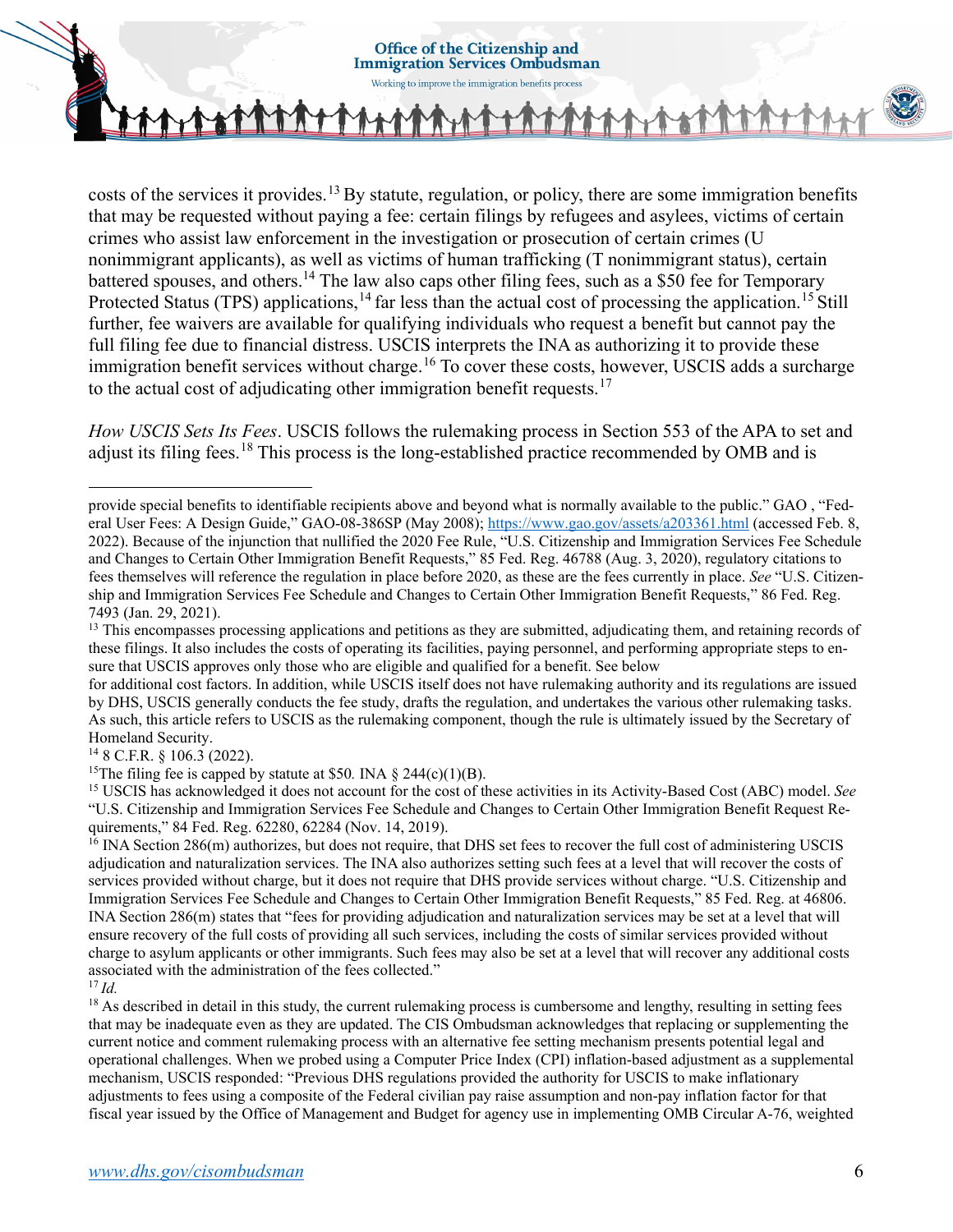

commonly referred to as "notice and comment" rulemaking, used for the majority of regulatory actions. USCIS is accordingly required to issue a "Notice of Proposed Rulemaking" (NPRM) to announce proposed adjustments to filing fees, explain why a fee adjustment is needed, and provide supporting information. It must also allow the public an opportunity to provide comments and respond to all reasonable and relevant comments before a final rule may be implemented. USCIS has issued final rules increasing immigration benefit fees ten times since 1994.[19](#page-6-0)

The agency's fee-for-service funding model was developed to be consistent with the Chief Financial Officers Act (CFO Act)<sup>[20](#page-6-1)</sup> and OMB guidance.<sup>[21](#page-6-2)</sup> Under these directives and constraints, USCIS reviews the fees it charges every 2 years to ensure that the filing fees accurately recover the full cost to the federal government of delivering the services rendered.<sup>[22](#page-6-3)</sup> More specifically, the CFO Act requires agencies that follow a fee-for-service model to: (1) review their user fee rates every 2 years; (2) determine the full costs of providing services and an appropriate share of direct and indirect services

by pay and non-pay proportions of total funding for that fiscal year. *See* previous 8 C.F.R. § 103.7(b)(3)(2020). Such adjustments were never made, however, in part due to legal obstacles in executing a fee change through a Federal Register notice alone." Information provided by USCIS (May 9, 2022). The CIS Ombudsman is not privy to the legal obstacles USCIS referenced but encourages USCIS to work with DHS's Office of the General Counsel to overcome any such challenges.

<span id="page-6-0"></span><sup>&</sup>lt;sup>19</sup> Final rules implementing adjustments to immigration benefit fees were implemented in 1994, 1998, 1999, 2001, 2004, 2005, 2007, and 2010, and 2016. *See* "U.S. Citizenship and Immigration Services Fee Schedule and Changes to Certain Other Immigration Benefit Request Requirements," 84 Fed. Reg. at 62284-85. USCIS published a final rule in 2020, but it was enjoined by a U.S. District Court before it was implemented. *See* [Immigrant Legal Res. Ctr. v. Wolf, 491 F. Supp. 3d](https://casetext.com/case/immigrant-legal-res-ctr-v-wolf)  [520, 549 \(N.D. Cal. 2020\).](https://casetext.com/case/immigrant-legal-res-ctr-v-wolf) 

<span id="page-6-1"></span><sup>20</sup> [31 U.S.C. §§ 901-](https://api.fdsys.gov/link?collection=uscode&title=31&year=mostrecent§ion=901&type=usc&link-type=html)903.

<span id="page-6-3"></span><span id="page-6-2"></span><sup>&</sup>lt;sup>21</sup> OMB Circular A-25 establishes Federal policy regarding fees assessed for government services and for sale or use of government goods or resources. First issued on Sep. 23, 1959, pursuant to authority provided in Title V of the Independent Offices Appropriations Act of 1952 (IOAA), revised on July 15, 1993, Circular A-25 was subsequently rescinded and replaced with Circular No. A-25A. *See* OMB, "Transmittal Memorandum No. 1, Memorandum for Heads of Executive Department and Establishments, User Charges;" https://obamawhitehouse.archives.gov/omb/circulars\_a025/ (accessed Mar. 7, 2022).<br><sup>22</sup> INA section 286(m) authorizes DHS to charge fees for adjudication and naturalization services at a l covery of the full costs of providing all such services, including the costs of similar services provided without charge to asylum applicants or other immigrants…" and the CFO Act, [31 U.S.C. §](https://api.fdsys.gov/link?collection=uscode&title=31&year=mostrecent§ion=901&type=usc&link-type=html) 901-03, requires each agency's chief financial officer (CFO) to review, on a biennial basis, the fees imposed by the agency for services it provides and to recommend changes to the agency's fees. More generally, "[a]gencies derive their authority to charge fees either from the IOAA or from specific statutory authority. The IOAA provides broad authority to assess user fees or charges on identifiable beneficiaries by administrative regulation. User fees assessed under IOAA authority must be (1) fair and (2) based on costs to the government, the value of the service or thing to the recipient, public policy or interest serviced, and other relevant facts. Fees collected under this authority are deposited in the general fund of the U.S. Treasury and are generally not available to the agency or the activity generating the fees. Unless otherwise authorized by law, the IOAA requires that agency regulations establishing a user fee be subject to policies prescribed by the President. OMB provides such guidance to executive branch agencies under this authority through Circular No. A-25." GAO Report, "User Fee Design Guide," GAO-08-386SP (May 2008); <http://www.gao.gov/cgi-bin/getrpt?GAO-08-386SP>(accessed Feb. 28, 2022).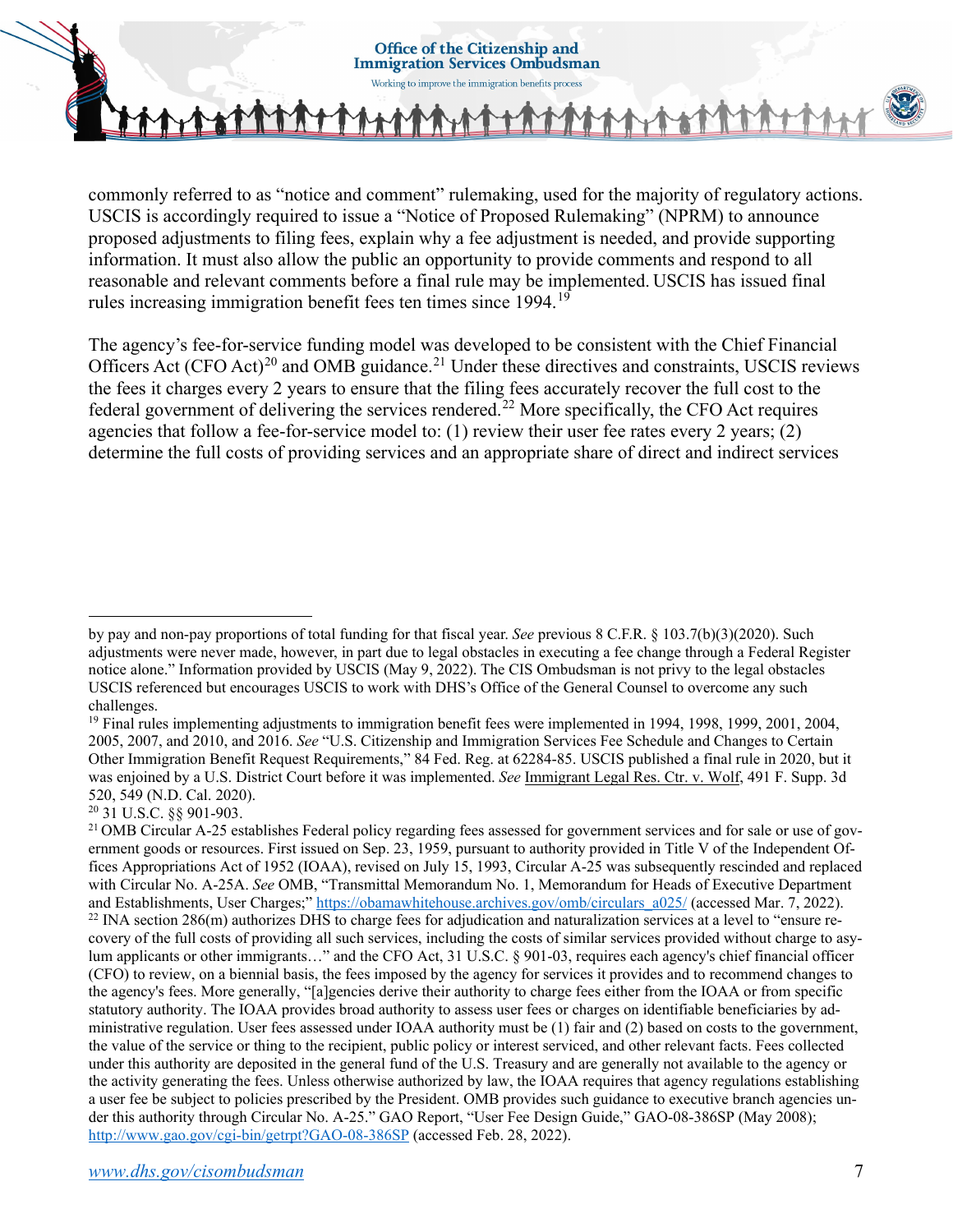based on market value;<sup>[23](#page-7-0)</sup> (3) review new programs in the agency to identify potential new user fees; and  $(4)$  report the results of these reviews in their annual CFO reports.<sup>[24](#page-7-1)</sup>

*The APA Rulemaking Process is Time-Consuming*. In all, the APA rulemaking process by which USCIS adjusts its fees is methodical, deliberate, and slow. Before USCIS can even begin the rulemaking process, it must first conduct a fee review study.[25](#page-7-2) A fee review study involves gathering various cost data; making future receipt volume projections; determining and quantifying the potential cost of the agency's future priorities; and considering existing and potential budget and staffing needs to meet those priorities. This first step alone can take 6 months or longer to complete and depends on accurately predicting several variables, such as what workloads the agency will likely need to prioritize in the coming years. For example, the fee rule finalized in August 2020 was proposed as an NPRM 10 months earlier, and the data points—including completion rates, utilization rates,<sup>[26](#page-7-3)</sup> and other variables that drove its fee rule analysis—were extracted from as far back as FY 2018.<sup>27</sup>

Only after the fee review study is complete can the agency do a full analysis to arrive at one or potentially several alternative fee-setting proposals for initial consideration by USCIS leadership. Once USCIS leadership decides on a course of fee-setting, the agency can move forward with drafting an NPRM to adjust its fees. The NPRM must not only explain why adjustments are needed and support these justifications with data, it also must include an economic analysis on the fee increase's effect on people filing for benefits and examine and demonstrate why alternatives are inadequate. After the director of USCIS approves the draft rule, it must then be circulated within DHS and signed off on by the Secretary of Homeland Security.<sup>28</sup>

Next, the draft NPRM is submitted to OMB, where the Office of Information and Regulatory Affairs must review and clear it before it may be published in the Federal Register as an NPRM.<sup>[29](#page-7-6)</sup> This process is typically characterized by numerous exchanges (also known as passbacks) between the agency and OMB. These passbacks may be based on a variety of reasons, including requests for further information or support, realignment with agency, DHS and/or White House priorities, or intervening circumstances that warrant reassessment, etc.[30](#page-7-7) A change of any fee during passbacks may require the

<span id="page-7-0"></span><sup>&</sup>lt;sup>23</sup> Full costs include direct and indirect personnel costs, including salaries and fringe benefits such as medical insurance and retirement; physical overhead, consulting, and other indirect costs, including material and supply costs, utilities, insurance, travel, and rents or imputed rents on land, buildings, and equipment; management and supervisory costs; and the costs of enforcement, collection, research, establishment of standards, and regulation. *See* "U.S. Citizenship and Immigration Services Fee Schedule and Changes to Certain Other Immigration Benefit Request Requirements," 84 Fed. Reg. at 62282-83. <sup>24</sup> [31 U.S.C. § 901-](https://api.fdsys.gov/link?collection=uscode&title=31&year=mostrecent§ion=901&type=usc&link-type=html)03.

<span id="page-7-2"></span><span id="page-7-1"></span><sup>25</sup> *Id.*

<span id="page-7-3"></span><sup>&</sup>lt;sup>26</sup> Utilization rates represent the proportion of time officers spend on adjudication activities, as opposed to other activities such as meetings, administrative activities, training, and leave.

<span id="page-7-4"></span><sup>&</sup>lt;sup>27</sup> "U.S. Citizenship and Immigration Services Fee Schedule and Changes to Certain Other Immigration Benefit Request Requirements," 84 Fed. Reg. at 62286 ("USCIS' FY 2018 annual operating plan (AOP) is the basis for the FY 2019/2020 cost projections.")

<span id="page-7-5"></span><sup>28</sup> 6 U.S.C. [§](https://api.fdsys.gov/link?collection=uscode&title=31&year=mostrecent§ion=901&type=usc&link-type=html) 112(e).

<span id="page-7-6"></span> $29$  Information provided by USCIS (Oct. 13, 2021).

<span id="page-7-7"></span><sup>&</sup>lt;sup>30</sup> OMB also coordinates and collects comments through an interdepartmental clearance process where other parts of the federal government, such as the Departments of Justice, Labor, State or other agencies may offer comments on the rule based their interests.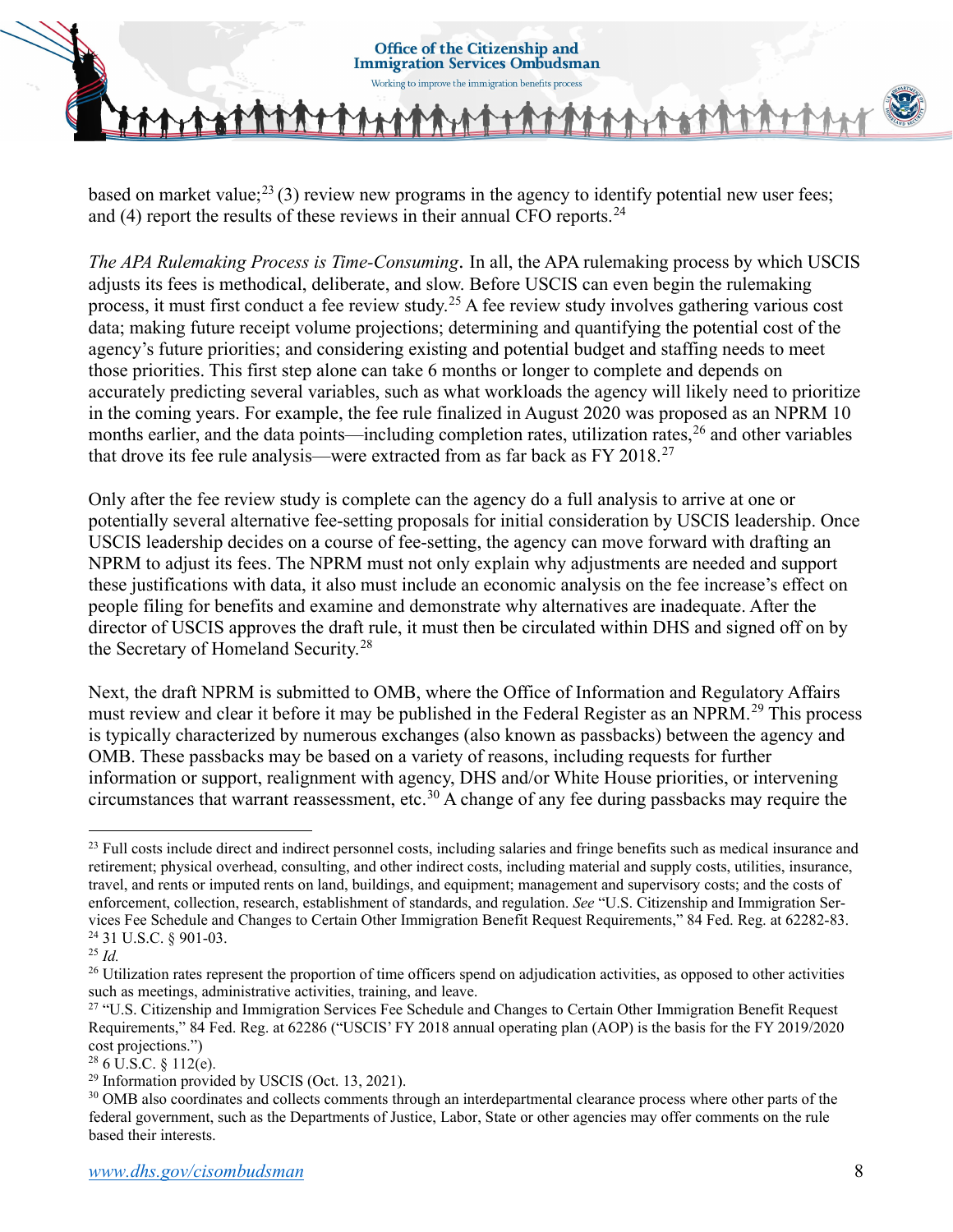agency to recalculate all fees and the accompanying economic analysis, which in turn may have cascading effects on supporting documents. These additional steps can delay the publication of a draft rule by months before it is offered to the public as an NPRM.

Typically, when a fee schedule NPRM is published, the public has 60 days to provide comments. Once the public comment period closes, the agency must consider and draft responses to all unique comments to move forward with a final rule. This triggers a second round of intra- and inter-agency review. The review process (except for the initial fact-gathering phase) is repeated, with the final rule similarly requiring the USCIS director, DHS, and OMB to review and approve it. Like an NPRM, the draft final rule may itself be passed back to USCIS one or more times before it is published in the Federal Register as a final rule.

The APA rulemaking process is slow. In the case of the final rule that USCIS published in the Federal Register on August 3, 2020,  $31$  the entire process from the initial fact-gathering to publication took approximately 2 and a half years.<sup>[32](#page-8-1)</sup> Much of the information regarding completion times, costs, staffing, and payroll the agency used to determine its fees was gathered more than 2 years before the effective date of the final rule. Even though USCIS projects increases to allow for this delay when setting the fees, factors such as future payroll and cost of living adjustments, as well as general inflation, can be difficult to adequately forecast and may consequently be inaccurate. USCIS' payroll represents approximately 50 percent of its total annual budget. $33$ 

The U.S. inflation rate reached 7 percent in FY 2021, the highest since 1982. Before 2021, annual inflation rates hovered steadily near 2 percent, with a high of 3 percent in 2011 and a low of just 0.12 percent in 2015.[34](#page-8-3) The agency's rulemaking process could not have completely predicted and captured such unexpected swings in inflation. On this note, we point out that USCIS' 2016 Fee Rule adjustment was finalized during a period of all-time low inflation.

*Litigation is an Additional Variable That Can Impact the Agency's Fee-for-Service Model and its Overall Financial Health*. Publishing a final rule does not always ensure that USCIS will actually collect the new filing fees. USCIS last attempted to adjust filing fees through an NPRM published on November 14, 2019, which sought to adjust fees by a weighted average of 21 percent.<sup>[35](#page-8-4)</sup> USCIS

<span id="page-8-0"></span><sup>&</sup>lt;sup>31</sup> "U.S. Citizenship and Immigration Services Fee Schedule and Changes to Certain Other Immigration Benefit Request Requirements," 85 Fed. Reg. 46788.

<span id="page-8-2"></span><span id="page-8-1"></span><sup>&</sup>lt;sup>32</sup> Information provided by USCIS (Mar. 9, 2021).<br><sup>33</sup> GAO, "COVID-19: Reviewing Existing Policies Could Help Selected Agencies Better Prepare for Dedicated User Fee Revenue Fluctuations," GAO-21-104325 (Sep. 2021), p. 36;<https://www.gao.gov/products/gao-21-104325>(accessed Feb. 28, 2022).

<span id="page-8-3"></span><sup>&</sup>lt;sup>35</sup> Based on the CIS Ombudsman's calculations using data provided in the web page, "US Inflation Calculator, Current US Inflation Rates: 2000-2022;"<https://www.usinflationcalculator.com/inflation/current-inflation-rates> (accessed June 1, 2022). During the same decade, the average annual pay raise was 0.94 percent; yet in FYs 2020, 2021 and 2022, the increases were 2.6 percent, 1 percent, and 2.2 percent, respectively. These seemingly small figures can be deceptive when one considers the size of USCIS' workforce. Comparing USCIS' FY 2021's payroll budget supporting approximately 20,035 full time employees (FTE) to the President's FY 2022 payroll budget proposal supporting approximately 21,253 FTEs, the difference is just over a half billion dollars (\$534,201,000).<br><sup>35</sup> USCIS uses a weighted average instead of a straight average because of the difference in volume by immigration benefit

<span id="page-8-4"></span>type and the resulting effect on fee revenue.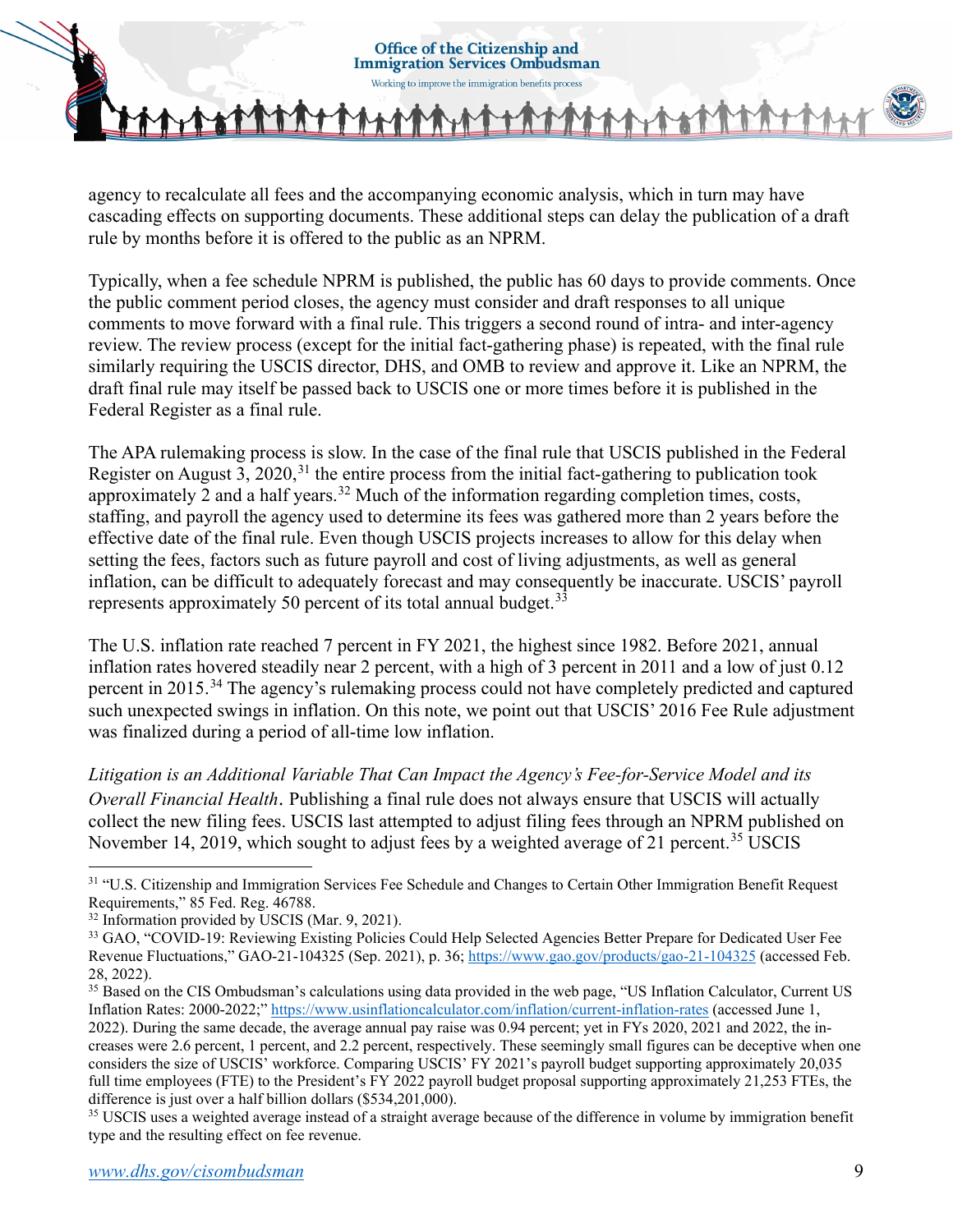

completed the full rulemaking process when it published its final rule on August 3, 2020.<sup>36</sup> However, a U.S. District Court enjoined it from being implemented due to technical reasons largely unrelated to this study.[37](#page-9-1) As a result, 16 months later, USCIS continues to accept filing fees based on its 2016 Fee Rule, essentially providing services at below cost.<sup>[38](#page-9-2)</sup>

## **USCIS Staffing Models Reflect the Cost of Future Benefit Filings, But Not Backlogs**

As noted above, the goal of USCIS' biennial fee review is to determine whether the fees the agency collects for the benefit services it provides are sufficient or if they need to be adjusted. USCIS follows a well-established methodology used by other agencies in the federal government that are similarly fee-funded in whole or in part.<sup>[39](#page-9-3)</sup> The methodology uses what is referred to as Activity-Based Cost (ABC) modeling.[40](#page-9-4) Under this model, USCIS: (1) assigns costs to specific benefit requests in a manner consistent with OMB guidance (Circular A-25); (2) distributes costs that are not directly attributed to or driven by specific adjudication and naturalization services; and (3) makes additional adjustments to effectuate specific policy choices and objectives.<sup>[41](#page-9-5)</sup> The main ABC modeling inputs are employee staffing, workload volume, adjudication completion rates, and utilization rates for each of the immigration benefits services it provides.<sup>[42](#page-9-6)</sup> Working together, USCIS' Office of the Chief Financial Officer and Office of Performance and Quality<sup>[43](#page-9-7)</sup> use Staffing Allocation Models (SAMs) to produce inputs into its ABC model.

<span id="page-9-0"></span><sup>&</sup>lt;sup>36</sup> "U.S. Citizenship and Immigration Services Fee Schedule and Changes to Certain Other Immigration Benefit Request Requirements," 85 Fed. Reg. at 46788.<br><sup>37</sup> Immigrant Legal Res. Ctr. v. Wolf, 491 F. Supp. 3d at 549.

<span id="page-9-1"></span>

<span id="page-9-2"></span><sup>&</sup>lt;sup>38</sup> USCIS conducted a comprehensive biennial fee review and determined that current fees do not recover the full costs of providing adjudication and naturalization services. "U.S. Citizenship and Immigration Services Fee Schedule and Changes to Certain Other Immigration Benefit Request Requirements," 85 Fed. Reg. 46788.

<span id="page-9-3"></span><sup>&</sup>lt;sup>39</sup> DHS, Immigration Examinations Fee Account, Fee Review Supporting Documentation with Addendum (May 2020); <https://downloads.regulations.gov/USCIS-2019-0010-12271/content.pdf>(accessed Feb. 8, 2022).

<span id="page-9-4"></span><sup>40</sup> *Id.* 

<span id="page-9-5"></span><sup>&</sup>lt;sup>41</sup> As explained by USCIS, the ABC model makes use of four cost estimates to determine the full recovery cost for each of the benefit activities it performs. Specifically, the agency's ABC Model estimates: (1) Activity Cost: USCIS' budget by fee review activity; (2) Total Cost: Each immigration benefit request, including a share of overhead; (3) Unit Cost: Total cost divided by the total fee-paying receipts (or total receipts); and (4) Model Output: Fee-paying unit cost/fee paying receipts output. Information provided by USCIS (Oct. 13, 2021, Dec. 1, 2021, and Dec. 14, 2021).

<span id="page-9-6"></span> $42$  "A common resource driver in the ABC model is the number of employees in an organization, and the percentage of time they spend performing various activities." DHS, "Immigration Examinations Fee Account, Fee Review Supporting Documentation with Addendum" (May 2020), p. 7;<https://downloads.regulations.gov/USCIS-2019-0010-12271/content.pdf> (accessed Feb. 8, 2022).

<span id="page-9-7"></span> $43$  The Office of Performance and Quality in USCIS "provides data and operational analyses to senior decision makers and key stakeholders, including Congress, DHS, and other governmental entities to promote a USCIS that is effective and efficient." USCIS Web page, "Management Directorate–What We Do" (May 17, 2022); [https://www.uscis.gov/about-us/organ](https://www.uscis.gov/about-us/organization/directorates-and-program-offices/office-of-investigations)[ization/directorates-and-program-offices/office-of-investigations](https://www.uscis.gov/about-us/organization/directorates-and-program-offices/office-of-investigations) (accessed June 14, 2022). More specifically, it is responsible for developing application-specific adjudication plans and performance goals for all field offices and service centers.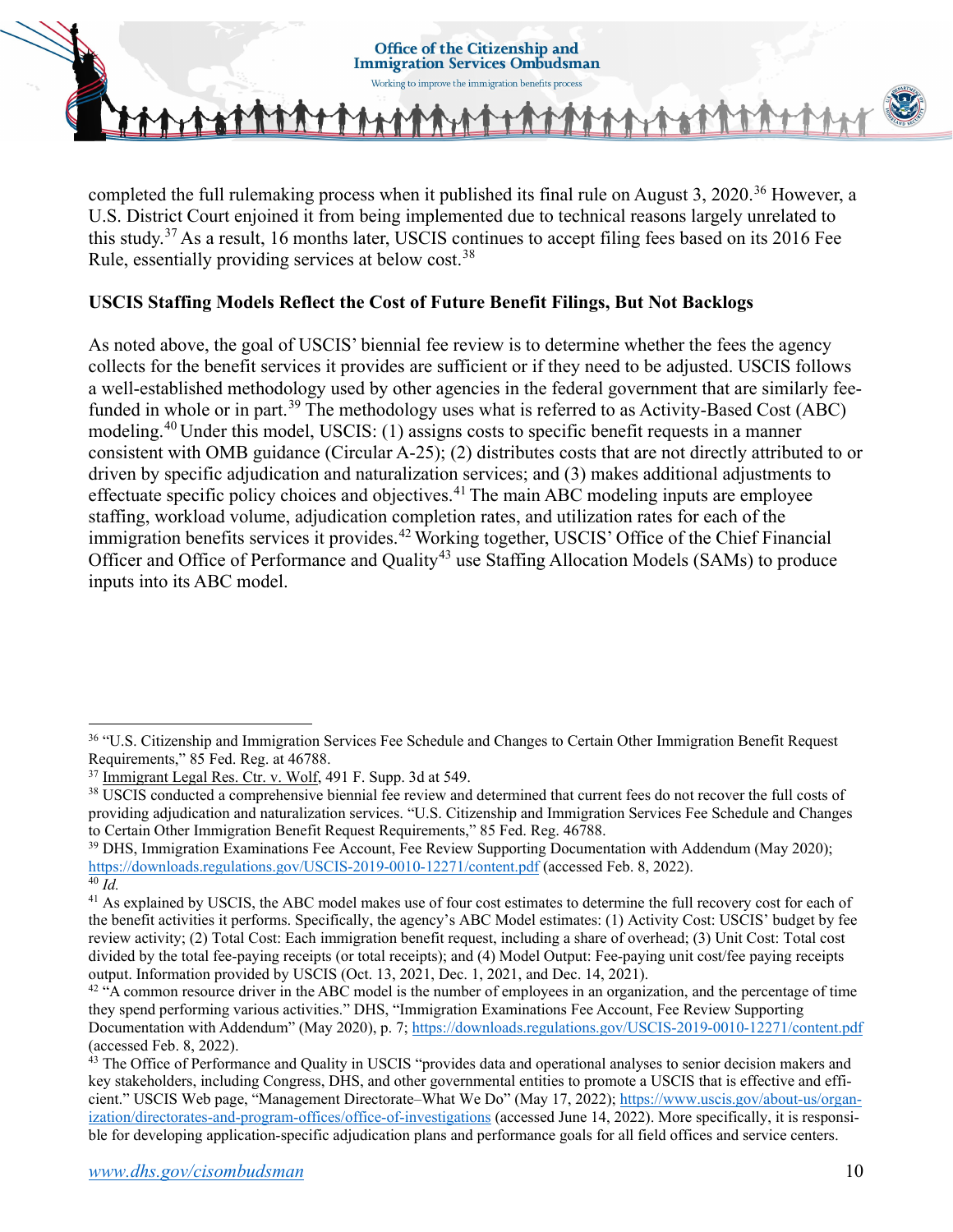

As currently configured and used, USCIS' SAMs do not factor in additional staffing and associated resources the agency would need to reduce and eventually eliminate its backlogs. USCIS uses its SAMs to estimate the cost of adjudicating *future* benefit filings only. The agency explained that it does not incorporate its pending caseload (broadly including its backlogs) into its SAMs because it has already collected fees for those cases. USCIS applies this same logic to its lengthening processing times; again, the agency advised that its SAMs do not factor in staffing and other resources it would need to *reduce* its processing times. According to one USCIS official, when USCIS conducts its fee review under its current modeling and moves a fee rule adjustment through the regulatory process, it is seeking to set its fees at a level that only allows it to "tread water."<sup>[44](#page-10-0)</sup>

A separate study conducted by the Government Accountability Office (GAO) in 2021 also examined USCIS' SAMs<sup>[45](#page-10-1)</sup> and expressed additional concerns that the SAMs do not adequately factor known risks that should be considered, including workforce-related risks such as those posed by hiring freezes, delays, and attrition.<sup>[46](#page-10-2)</sup> USCIS' SAMs are used to estimate the number of cases that each office and directorate is expected to complete in a given fiscal year, but these numbers assume that each office will have filled all authorized full-time positions on the first day of the fiscal year, and that all

<span id="page-10-0"></span><sup>44</sup> Information provided by USCIS (Dec.14, 2021).

<span id="page-10-1"></span><sup>45</sup> "Staffing Allocation Models incorporate Hours per Completions (the number of hours it takes to fully process a specific form, which are calculated for each form); Utilization Rates (the average percentage of time adjudicators spend on adjudication, rather than other work); and Equivalent Units (the number of hours it will take to process a certain volume of forms)." GAO, "U.S. Citizenship and Immigration Services: Actions Needed to Address Pending Caseload," GAO 21-529 (Sept. 2021), p. 31[; https://www.gao.gov/products/gao-21-529?utm\\_campaign=usgao\\_email&utm\\_content=topic\\_homelandsecu](https://www.gao.gov/products/gao-21-529?utm_campaign=usgao_email&utm_content=topic_homelandsecurity&utm_medium=email&utm_source=govdelivery)[rity&utm\\_medium=email&utm\\_source=govdelivery](https://www.gao.gov/products/gao-21-529?utm_campaign=usgao_email&utm_content=topic_homelandsecurity&utm_medium=email&utm_source=govdelivery) (accessed Feb. 8, 2022).

<span id="page-10-2"></span><sup>46</sup> *Id.* at 33. USCIS advised the CIS Ombudsman that its annual attrition rate increased from 6 to 8 percent during the COVID-19 pandemic. Information provided by USCIS (Dec. 14, 2021). However, attrition rates vary. For example, in FY 2018, USCIS reported that the Reno Field Office had an attrition rate of 35 percent and the Las Vegas Field Office had an attrition rate of 26 percent. *See* letter from former USCIS Acting Director Ken Cuccinelli to Senator Catherine Cortez Masto (Jun. 25, 2019); [https://www.uscis.gov/sites/default/files/document/foia/Processing\\_delays\\_in\\_Nevada\\_-\\_Sena](https://www.uscis.gov/sites/default/files/document/foia/Processing_delays_in_Nevada_-_Senator_Cortez_Masto.pdf)[tor\\_Cortez\\_Masto.pdf \(](https://www.uscis.gov/sites/default/files/document/foia/Processing_delays_in_Nevada_-_Senator_Cortez_Masto.pdf)accessed Feb. 8, 2022).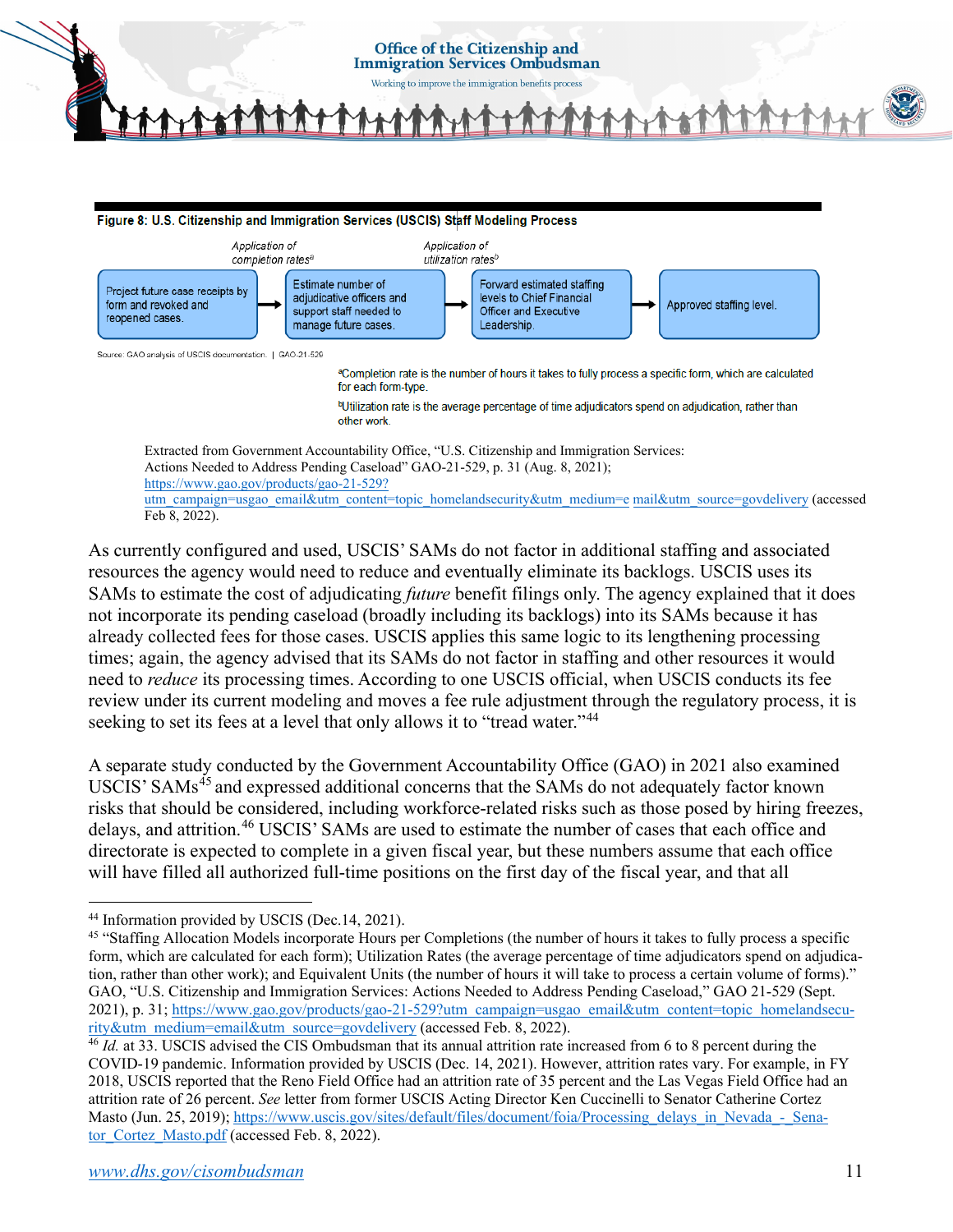employees will remain in productive capacity throughout the year. This assumption does not comport with the reality of federal hiring practices and office staffing and attrition patterns. Even when authorization and funding for positions exist, hiring additional employees can be slow. And hiring freezes, such as those imposed in FYs 2019 and 2020, have even more of an impact.

Based on data provided to the CIS Ombudsman, in FY 2020, it took between 97 and 118 days on aver-age to onboard a new adjudicator after a hiring decision was made.<sup>[47](#page-11-0)</sup> The GAO figure below shows systemic staffing discrepancies when one considers the number of full-time employees USCIS has been authorized to hire in recent years compared to the number of employees it has actually onboarded. Analysis shows that vacancy rates within the agency's Field Operations and Service Center Operations Directorates were between 4 percent and 8 percent between 2015 and 2020; the Refugee, Asylum and International Operations Directorate's vacancy rate was much higher at 18 percent over the same period.

| <br>year<br>     | <b>Field Operations</b> |                   | <b>Service Center Operations</b> |                           | Refugee, Asv<br>um and<br><b>International Operations</b> |                    |
|------------------|-------------------------|-------------------|----------------------------------|---------------------------|-----------------------------------------------------------|--------------------|
|                  |                         |                   | ---------------------------      | ,,,,,,,,,,,,,,,,,,,,,,,,, | norized<br>,,,,,,,,,,,,,,,,,,,,,                          | narc               |
| ,,,,,,,,,,,,     | ,,,,,,,,,,,,            |                   | ,,,,,,,,,,,,                     | 5/<br>,,,,,,,,,           |                                                           | 068<br>,,,,,,,,,,, |
|                  | ופר<br>.                |                   | <b><i>BARRASSERREES</i></b>      | 799<br><i>.</i>           |                                                           | 392                |
|                  | 6.315                   | <b>**********</b> |                                  | <b>***********</b>        | 88                                                        | 554                |
|                  |                         |                   |                                  |                           |                                                           | 588                |
| 11111111111<br>. | .                       | <b>.</b>          |                                  | .                         | 74<br>.                                                   | 643                |
| .                | 08<br>.                 |                   | .                                | .                         | .                                                         | .                  |

Table 4: U.S. Citizenship and Immigration Services' (USCIS) Directorate Staffing Levels for Fiscal Years 2015 through 2020

Source: GAO analysis of USCIS data I GAO-21-529.

Note: The data for FY 2015 through FY 2019 are fiscal year-end data. FY 2020 data are staffing levels as of August 2020. The number of onboard staff in the Field Operations Directorate in FY 2019 exceeded its authorized level due to the conversion of about 300 contract staff to permanent federal positions. The Field Operations Directorate's authorized staffing levels increased in FY 2020 to account for the additional number of positions.

Even after hiring, all new adjudicators undergo 6 weeks of basic immigration training; asylum officers undergo an additional 6 months of specific training before they are permitted to independently adjudicate asylum applications. USCIS informed the CIS Ombudsman that it is taking approximately 102 days for a new adjudicator to even begin this training.<sup>[48](#page-11-1)</sup>

In response to GAO's September 2021 audit report, USCIS officials stated that the agency does not incorporate such workforce risks into the SAMs because its directorates have not implemented a method-ology to assess how hiring delays and attrition affect its staffing models.<sup>[49](#page-11-2)</sup>

<span id="page-11-0"></span><sup>47</sup> Information provided by USCIS (Mar. 9, 2022). Over the 6-year period of FY 2016 through FY 2021, the average low was 89 days, and the average high was 113 days. 48 Information provided by USCIS (Mar. 9, 2022).

<span id="page-11-1"></span>

<span id="page-11-2"></span><sup>49</sup> GAO, "U.S. Citizenship and Immigration Services: Actions Needed to Address Pending Caseload," GAO 21-529 (Sept. 2021), p. 34[; https://www.gao.gov/products/gao-21-529?utm\\_campaign=usgao\\_email&utm\\_content=topic\\_homelandsecu](https://www.gao.gov/products/gao-21-529?utm_campaign=usgao_email&utm_content=topic_homelandsecurity&utm_medium=email&utm_source=govdelivery)[rity&utm\\_medium=email&utm\\_source=govdelivery](https://www.gao.gov/products/gao-21-529?utm_campaign=usgao_email&utm_content=topic_homelandsecurity&utm_medium=email&utm_source=govdelivery) (accessed Feb. 8, 2022).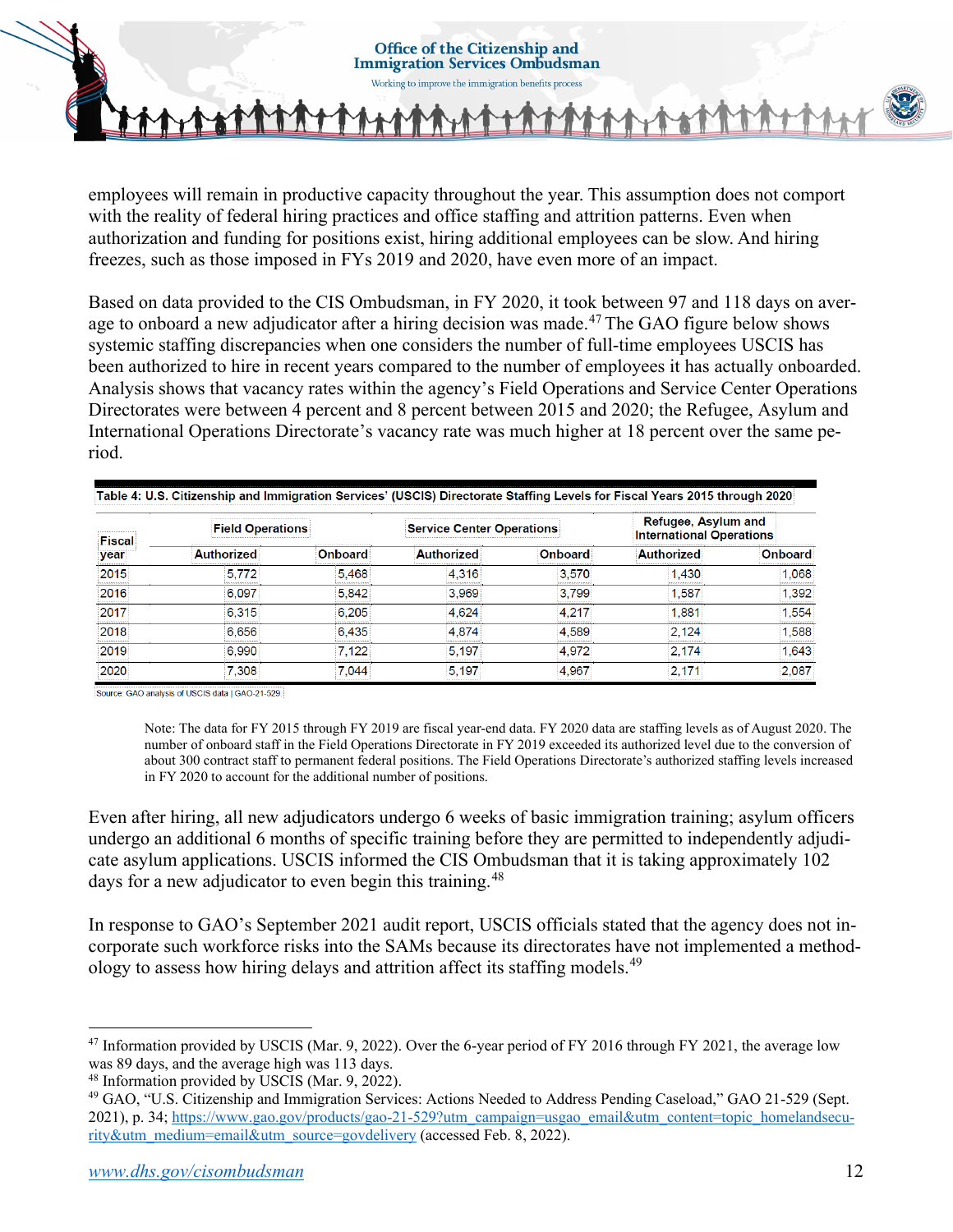

The agency's chronic underfunding and understaffing adversely impact its processing times. Since its formation in 2003, the agency has consistently missed its target processing times in many of its product lines. In testimony before Congress in 2019, USCIS officials conceded the agency was "not meeting most of the target processing goals ... set after the 2007 fee rule."[50](#page-12-0) In short, as the current USCIS director recently remarked while outlining progress the agency made in implementing the administration's executive orders on immigration, "backlog reduction is linked to staffing, which means hiring new staff to mitigate that issue."<sup>[51](#page-12-1)</sup>

Like backlogs, multiple discussions with USCIS made clear that it does not factor missed processing time targets into its modeling. This is true despite calls on USCIS year after year by Congress, the CIS Ombudsman, and USCIS' customers expressing concern over case backlogs and lengthening processing times. It is therefore unclear why USCIS has not yet developed a mechanism to include these important factors into its biennial fee review and staffing models.

# **THE IMPACT OF POLICY SHIFTS AND CHANGING PRIORITIES ON FEES**

Although it may not be obvious to many observers, policy choices and shifting priorities directly and indirectly affect USCIS' financial health, and they frequently create rippling effects that emanate throughout the agency—impacting case completion rates, processing times, and backlogs. USCIS' SAMs do not adequately factor in the impact of known or foreseeable changes in policy, practice, or operations that often require the realignment of the agency's resources.

*The Impact of Changes in Policy.* Shifts in policy or practice often require USCIS to reassign employees from one product line to another, which can temporarily stop or slow adjudications in an affected product line(s) as reassigned employees receive training. As USCIS moves adjudicators around, the impact can increase the number of requests for evidence (RFEs) issued, slow processing times, and grow backlogs. With a finite number of adjudicators trained and onboard at any one time, the agency is typically playing a zero-sum game when it realigns its staff.

As noted earlier, even when the agency finds or receives sufficient resources to hire additional adjudicators, delays in hiring and attrition contribute to productivity declines, even if the delays are temporary. When we inquired with USCIS about this effect, the agency informed us that "when policy changes are contemplated or enacted, ad-hoc modeling is done to assess changes to the completion rates for the effected workload(s). Reasonable assumptions are also made regarding how the changes

<span id="page-12-0"></span><sup>50</sup> *See* "Hearing on Policy Changes and Processing Delays at USCIS," *Before the Subcomm. on Immigration and Citizenship of the H. Comm. on the Judiciary*, 116th Cong. (Jul. 16, 2019) (joint written statement of Don Neufeld, Associate Director, Service Center Operations Directorate; Michael Valverde, Deputy Associate Director, Field Operations Directorate; and Michael Hoefer, Chief, Office of Performance and Quality, Management Directorate), p. 5; [https://www.uscis.gov/tools/resources-for-congress/testimonies/hearing-on-policy-changes-and-processing-delays-at-uscis](https://www.uscis.gov/tools/resources-for-congress/testimonies/hearing-on-policy-changes-and-processing-delays-at-uscis-before-the-house-committee-on-the-judiciary)[before-the-house-committee-on-the-judiciary](https://www.uscis.gov/tools/resources-for-congress/testimonies/hearing-on-policy-changes-and-processing-delays-at-uscis-before-the-house-committee-on-the-judiciary) (accessed Feb. 8, 2022).

<span id="page-12-1"></span><sup>51</sup> CIS Ombudsman notes from the USCIS director's public statements during a briefing on Feb. 2, 2022. *See generally,* USCIS Alert, "Readout of Director Ur M. Jaddou's Virtual Briefing with Stakeholders to Mark One-Year Anniversary of Executive Orders Aimed at Restoring Faith in Our Immigration System" (Feb. 3, 2022); [https://www.uscis.gov/news](https://www.uscis.gov/newsroom/alerts/readout-of-director-ur-m-jaddous-virtual-briefing-with-stakeholders-to-mark-one-year-anniversary-of)[room/alerts/readout-of-director-ur-m-jaddous-virtual-briefing-with-stakeholders-to-mark-one-year-anniversary-of](https://www.uscis.gov/newsroom/alerts/readout-of-director-ur-m-jaddous-virtual-briefing-with-stakeholders-to-mark-one-year-anniversary-of) (accessed Feb. 8, 2022).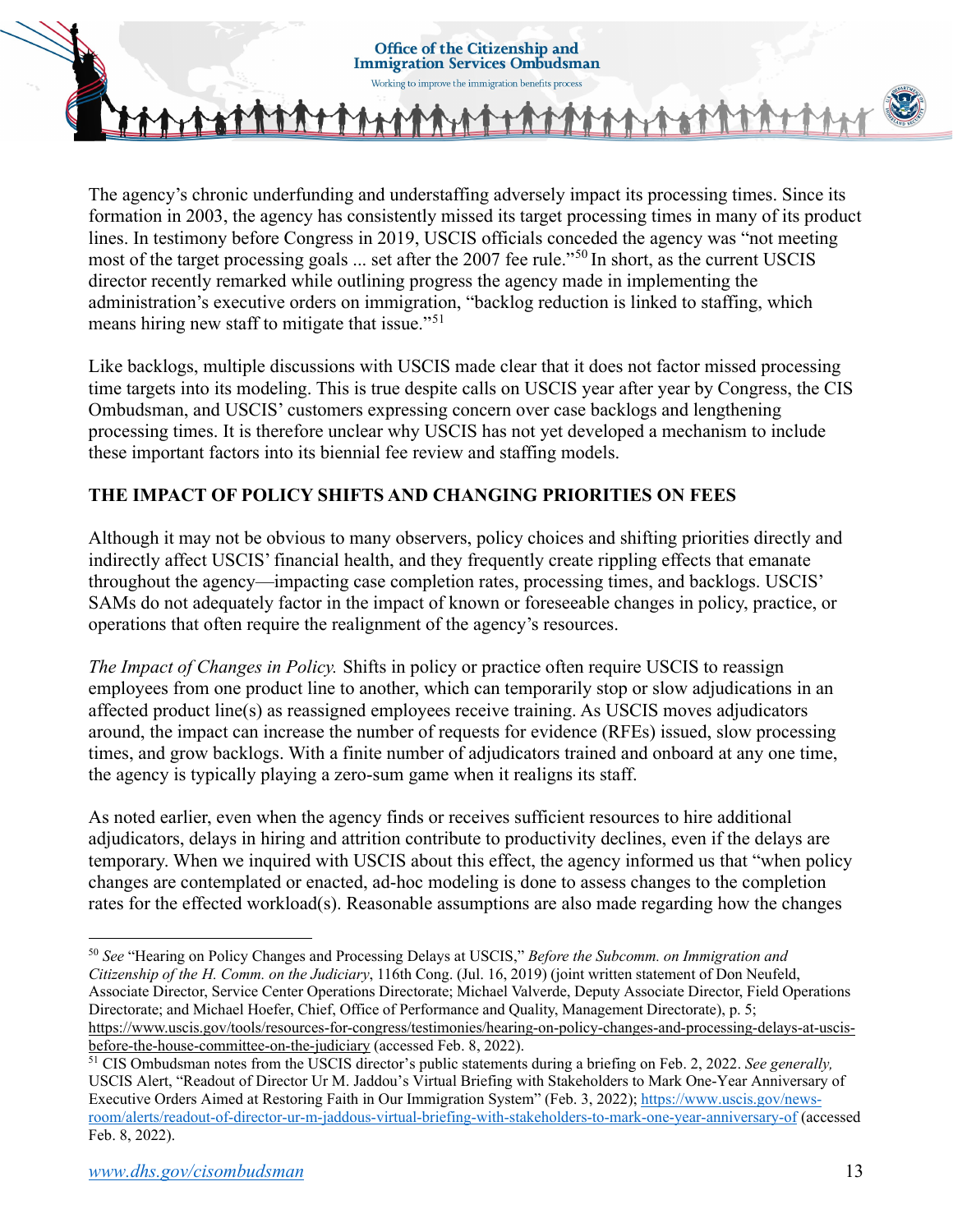**Immigration Services Ombudsman** Working to improve the immigration benefits process

**Office of the Citizenship and** 

might increase or decrease completion rates, and those metrics are then used in the SAMs for subsequent fiscal years."<sup>[52](#page-13-0)</sup> Yet, the agency qualified its response, stating: "In most cases, the fee review uses aggregate information that does not allow USCIS to estimate the cost impact or the impact on proposed fee levels for individual policy changes [and does] not have very specific estimates...."<sup>[53](#page-13-1)</sup>

The CIS Ombudsman is mindful of the agency's position and acknowledges that some of the problematic factors identified fall outside of USCIS' control. This includes policy directives thrust upon the agency by all three branches of government. Frequently, USCIS must implement these directives without receiving funding commensurate with their impacts on the agency's operations and financial health.[54](#page-13-2) 

One area that the agency does control is limiting policymaking in the fee rule itself. As a general proposition, the fee rule sets fees based on the agency's projections of actual costs and its best estimate of how anticipated changes in policy will impact those costs. Making policy through the fee rule, however, impacts the speed and viability of that rule. One example of this was the implementation in the 2016 fee rule of a multi-tiered fee reduction option for naturalization application fees to encourage filings.<sup>[55](#page-13-3)</sup> Although it was ultimately adopted, it created a policy debate that slowed down the rule's progress. Major policy implications in a fee-setting rule can jeopardize the rule in clearance or in subsequent court action.

*The Impact of Humanitarian Emergencies on USCIS Services Must Also Be Considered*. While the agency can and does anticipate and plan for many contingencies, this is generally not possible in the context of humanitarian emergencies resulting from natural disasters and political turmoil. One example is the waves of migrants seeking asylum at the U.S. Southern border over the last 10 years. Between FY 2016 and FY 2019, for example, the agency temporarily deployed 475 asylum officers— approximately one quarter of its adjudicators—to the border.<sup>[56](#page-13-4)</sup> Other figures show that from FY 2015 through June 2020, a total of 1,882 detailees rotated through the region to conduct credible fear and reasonable fear screenings,<sup>[57](#page-13-5)</sup> taking them away from affirmative asylum adjudications work. This loss of adjudication hours has contributed to its excessively large asylum backlog.<sup>[58](#page-13-6)</sup>

Another example is the impact of the Secretary of Homeland Security designating a new country for TPS. Such designations are made in response to an environmental disaster, armed conflict, or other

<span id="page-13-0"></span><sup>&</sup>lt;sup>52</sup> Information provided by USCIS (Oct. 13, 2021).<br><sup>53</sup> *Id.* 

<span id="page-13-2"></span><span id="page-13-1"></span><sup>&</sup>lt;sup>54</sup> As noted above, a recent exception to this general statement occurred this past year when USCIS received direct appropriations in support of OAW and to reduce backlogs, support refugee admissions up to 125,000, and invest in enterprise infrastructure improvements (\$275 million). Extending Government Funding and Delivering Emergency Assistance Act, § 132 Pub. L. No. 117-43 (2021); Consolidated Appropriations Act, 2022, Title IV, Pub. L. No. 117-103 (2022); DHS, "Detailed

<span id="page-13-4"></span><span id="page-13-3"></span>

Review of the Fiscal Year 2022 Omnibus," p. 4 (Mar. 28, 2022).<br><sup>55</sup> See "U.S. Citizenship and Immigration Services Fee Schedule," 81 Fed. Reg. at 73307-73308.<br><sup>56</sup> CIS Ombudsman's Annual Report 2020, p. 46. Between January

<span id="page-13-6"></span><span id="page-13-5"></span><sup>&</sup>lt;sup>57</sup> Id.<br><sup>58</sup> From FY 2016 through FY 2019, USCIS' asylum backlog grew from 116,774 to 329,836; CIS Ombudsman Annual Reports, 2018-2020.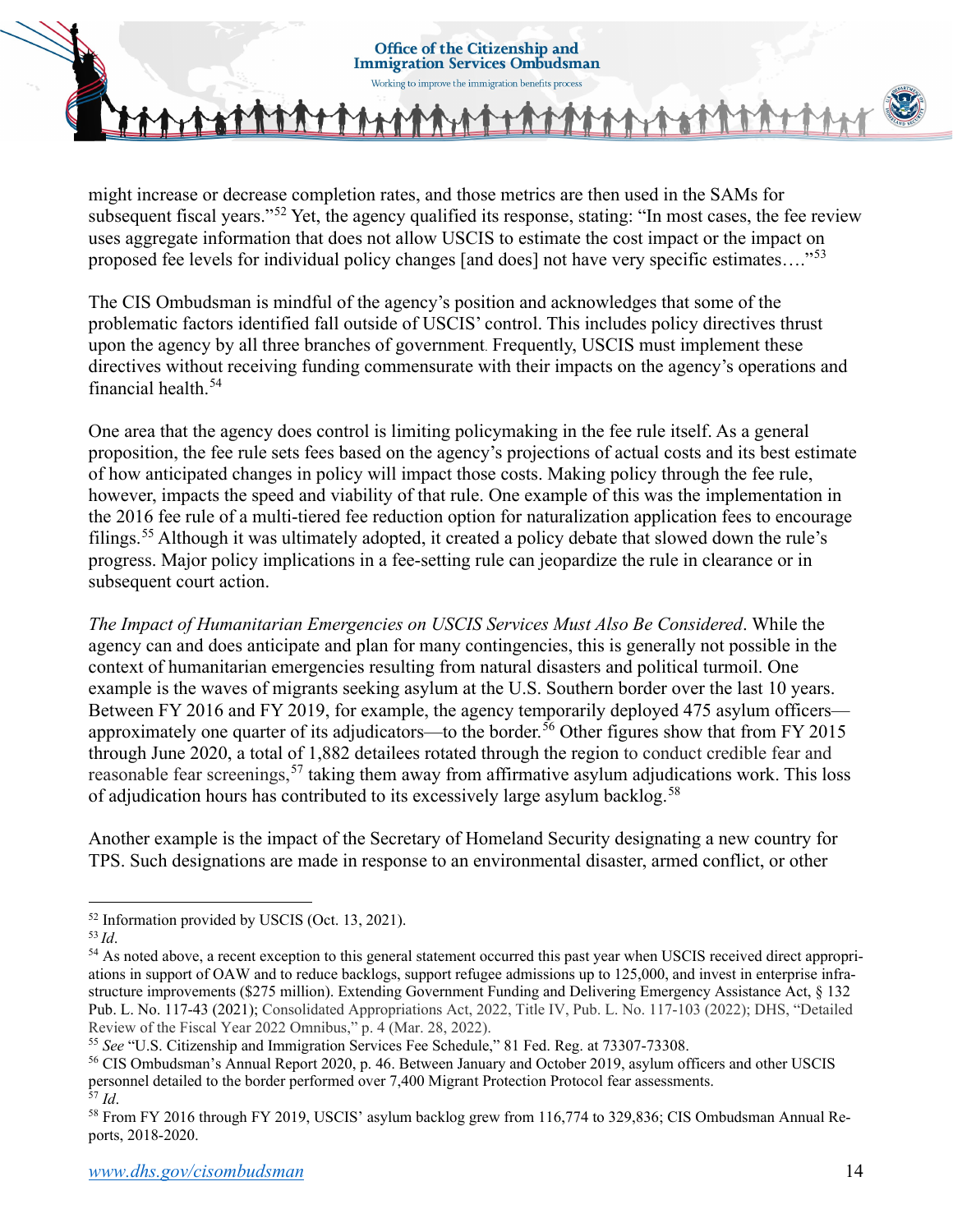extraordinary and temporary conditions.<sup>59</sup> USCIS cannot predict such events, but they do occur intermittently and there is no room in the agency's fee-for-service funding model to provide the additional resources it needs to adjudicate thousands of new TPS cases resulting from a designation.

There are also valid policy choices that the agency makes that may directly advantage one group or interest but are arguably to the detriment of others or its operations. For example, the current USCIS effort to implement the department-wide "Uniting for Ukraine" initiative, and all of the efforts currently underway assisting Ukrainian refugees and others, were not contemplated at the beginning of this fiscal year, much less at the last fee-setting exercise. Accordingly, these expenses come at the detriment of other programs or other processing lines, impacting other work at the agency. Its impact is inevitable, regardless of whether the policy choice is valid.

Another example, which is even more difficult to quantify, is how the 2017 rescission<sup>60</sup> of the agency's "deference policy"[61](#page-14-2) impacted case completion rates, processing times, and backlogs. First announced in 2004, the deference policy generally directed USCIS adjudicators to defer to a prior adjudicator's eligibility determination when reviewing an extension petition involving the same employer petitioning for the same individual doing the same work.<sup>[62](#page-14-3)</sup> The rescission decision<sup>[63](#page-14-4)</sup> led directly to significant spikes in RFEs and denials of Form I-129, *Petition for a Nonimmigrant Worker*, between FY 2016 and 2018, while case completion rates fell during the same time frame as USCIS adjudicators needed more time to review extensions under the "no deference" policy.<sup>[64](#page-14-5)</sup> The increase in RFEs and denials required

<span id="page-14-0"></span><sup>59</sup> For example, on March 3, 2022, the Secretary of Homeland Security designated certain Ukrainians as eligible for TPS due to the invasion of Ukraine by Russia just 3 weeks earlier. USCIS News Release, "Secretary Mayorkas Designates Ukraine for Temporary Protected Status for 18 Months" (Mar. 3,2022); [https://www.uscis.gov/newsroom/news-re](https://www.uscis.gov/newsroom/news-releases/secretary-mayorkas-designates-ukraine-for-temporary-protected-status-for-18-months)[leases/secretary-mayorkas-designates-ukraine-for-temporary-protected-status-for-18-months](https://www.uscis.gov/newsroom/news-releases/secretary-mayorkas-designates-ukraine-for-temporary-protected-status-for-18-months) (accessed Mar. 16, 2022). <sup>60</sup> "Rescission of Guidance Regarding Deference to Prior Determinations of Eligibility, Policy Memorandum" (PM-602- 0151) (October 23, 2017); USCIS News Alert, "USCIS Issues Policy Guidance on Deference to Previous Decisions"(Apr. 27, 2021)[; https://www.uscis.gov/sites/default/files/document/memos/2017-10-23-Rescission-of-Deference-PM602-](https://www.uscis.gov/sites/default/files/document/memos/2017-10-23-Rescission-of-Deference-PM602-0151.pdf)

<span id="page-14-2"></span><span id="page-14-1"></span><sup>0151.</sup>pdf (accessed Feb. 8, 2022).<br><sup>61</sup> "USCIS Policy Guidance: The Significance of a Prior CIS Approval of a Nonimmigrant Petition," HQPRD 72/11.3 (April 23, 2004)[; https://www.hsdl.org/?view&did=20258](https://www.hsdl.org/?view&did=20258) (accessed Feb. 8, 2022). <sup>62</sup> *Id.* 

<span id="page-14-4"></span><span id="page-14-3"></span><sup>62</sup> *Id*. 63 The 2017 rescission was itself revoked on April 27, 2021, in effect restoring the 2004 Policy Guidance. *See* USCIS Policy Alert, "Deference to Prior Determinations of Eligibility in Requests for Extensions of Petition Validity" (PA-2021-05); <https://www.uscis.gov/sites/default/files/document/policy-manual-updates/20210427-Deference.pdf> (accessed Feb. 8, 2022).

<span id="page-14-5"></span><sup>64</sup> Analysis of USCIS data by the CIS Ombudsman. Composite Form I-129 RFE rates for H-1B specialty occupation workers increased approximately 18 percent. Aggregate denial rates for all temporary worker categories during this same timeframe increased 26 percent, and completion rates fell 33 percent. (FY 2018 was the first full year that the "no deference" policy was in place.) *See* "USCIS Immigration and Citizenship Data*,* Nonimmigrant Worker Petitions by Case Status and Request for Evidence (RFE) Fiscal Year 2021, 4th Quarter, October 1, 2015-September 30, 2021;" [https://www.uscis.gov/tools/reports-and-studies/immigration-and-citizenship-](https://www.uscis.gov/tools/reports-and-studies/immigration-and-citizenship-data?ddt_mon=&ddt_yr=&query=RFE&items_per_page=10)

[data?ddt\\_mon=&ddt\\_yr=&query=RFE&items\\_per\\_page=10](https://www.uscis.gov/tools/reports-and-studies/immigration-and-citizenship-data?ddt_mon=&ddt_yr=&query=RFE&items_per_page=10) (accessed June 1, 2022). *See also* U.S. Citizenship and Immigration Services Response to February 12, 2019 Letter from Representative Jesus G. "Chuy" Garcia;

[https://www.uscis.gov/sites/default/files/document/foia/Processing\\_Delays\\_-\\_Representative\\_Garcia.pdf](https://www.uscis.gov/sites/default/files/document/foia/Processing_Delays_-_Representative_Garcia.pdf) (accessed Feb. 28, 2022). The CIS Ombudsman acknowledges that other policies were implemented during this same timeframe that contributed to these rate changes; nevertheless, we cite specifically to the "no deference" policy to underscore that this consequence was predictable, yet USCIS was not resourced to perform this additional work, resulting in longer processing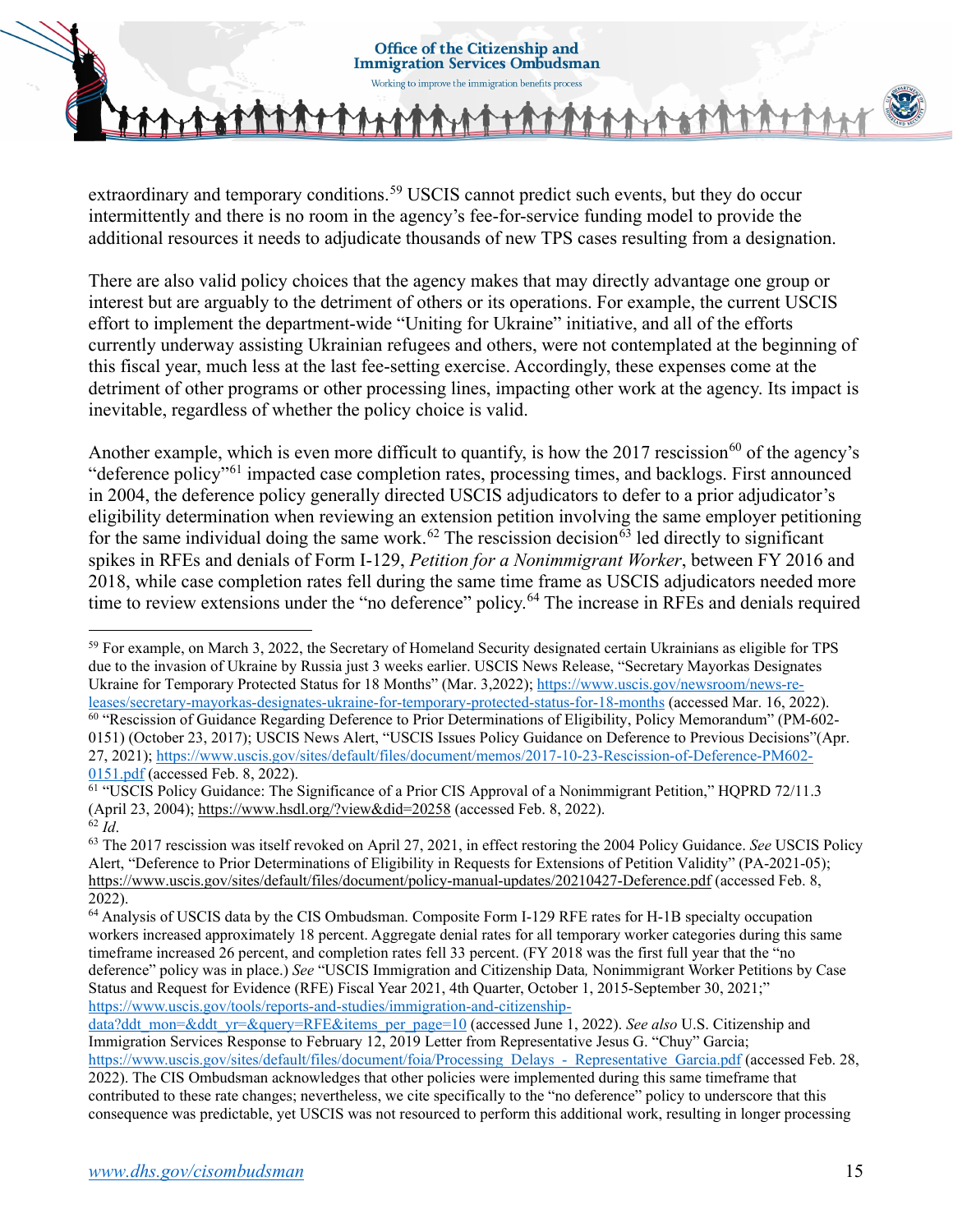

adjudicators to review a larger number of the same cases at a higher level of scrutiny before performing the adjudication. Although this increase in work was entirely predictable, it did not comport with the agency's fee-for-service approach. These additional reviews were not anticipated, nor accounted for, when USCIS set the filing fee for processing these petitions.

## **Unlike State and HHS, USCIS Does Not Receive Funding for Its Humanitarian Programs**

Since FY 2011, USCIS has not received appropriated funds to support its humanitarian programs, <sup>[65](#page-15-0)</sup> even though it serves some of the same interests and same programs that the State Department and HHS administer with appropriated funds.

In FY 2021, the United States provided nearly \$13 billion in humanitarian assistance worldwide, including funding from the State Department's Bureau of Population, Refugees and Migration.<sup>[66](#page-15-1)</sup> Congress recently appropriated over \$2 billion to fund the United States Emergency Refugee and Migration Assistance Fund that the State Department administers.<sup>[67](#page-15-2)</sup> In a White House analysis of the FY 2022 Continuing Resolution's reference to the funds appropriated to the Emergency Refugee and Migration Assistance Fund, it was noted that these funds "enable the United States to respond to unexpected and urgent global humanitarian or migration emergencies in FY 2022, should they occur."[68](#page-15-3) This is important as Congress pre-committed these funds, recognizing that such events are unforeseen and inevitable but nevertheless demand a U.S. government response.

Similarly, Congress appropriated almost \$3 billion to HHS to support OAW with assistance activities to nationals of Afghanistan who were paroled into the United States under section  $212(d)(5)$  of the INA.<sup>[69](#page-15-4)</sup> In an exception to the norm, USCIS also received appropriated funding to assist it with the unique all-of-government approach to implementing OAW and supporting refugee admissions,<sup>[70](#page-15-5)</sup> including a

<span id="page-15-1"></span><sup>66</sup> U.S. Department of State Web page, "Refugee and Humanitarian Assistance;[" https://www.state.gov/policy-issues/refu](https://www.state.gov/policy-issues/refugee-and-humanitarian-assistance/)[gee-and-humanitarian-assistance/](https://www.state.gov/policy-issues/refugee-and-humanitarian-assistance/) (accessed Feb. 8, 2022).

times and growing its backlogs. For a further discussion of changes in approval and denial rates that likely resulted from policy choices, *see generally* David J. Bier, "Immigration Application Denial Rates Jump 37% Under Trump," CATO Institute (Nov. 15, 2018)[; https://www.cato.org/blog/immigration-application-denials-jump-37-percent-under-trump](https://www.cato.org/blog/immigration-application-denials-jump-37-percent-under-trump) (accessed Feb. 28, 2022).<br><sup>65</sup> Information provided by USCIS (Oct.13, 2021). As related, USCIS found it necessary to include the costs of its Refugee,

<span id="page-15-0"></span>Asylum and International Directorate, its SAVE program, and the Office of Citizenship back into its ABC modeling after Congress failed to appropriate public funds for these programs. *See* 75 Fed. Reg. 58961, 58966 (Sept. 24, 2010).

<span id="page-15-2"></span> $67$  Extending Government Funding and Delivering Emergency Assistance Act, Title IV, Pub. L. No. 117-43; Further Extending Government Funding Act, Title IV, Pub. L. No. 117-70 (2021).

<span id="page-15-4"></span><span id="page-15-3"></span> $^{68}$  White House Analysis, "FY 2022 Continuing Resolution Appropriations Issues (anomalies required for a short-term CR)," p. 22; [https://www.whitehouse.gov/wp-content/uploads/2021/09/CR\\_Package\\_9-7-21.pdf](https://www.whitehouse.gov/wp-content/uploads/2021/09/CR_Package_9-7-21.pdf) (accessed Mar. 6, 2022). <sup>69</sup> Extending Government Funding and Delivering Emergency Assistance Act, Title III, Pub. L. No. 117-43; Further Extending Government Funding Act, Title III, Pub. L. No. 117-70.<br><sup>70</sup> These responses to the demands placed on the United States to implement humanitarian efforts addressing the displace-

<span id="page-15-5"></span>ment and protection of certain Afghan nationals, in the wake of our military withdrawal, stand in stark contrast to the lack of a similar funding commitment and declaration of the country's national interest when it comes to helping USCIS provide no-fee, fee-capped, and fee-waived programs for refugees and asylees, victims of certain crimes and victims of trafficking, and others such as impoverished petitioners and applicants. DHS Web page, "Secretary Mayorkas Delivers Remarks on Operation Allies Welcome," Sept. 3, 2021[; https://www.dhs.gov/news/2021/09/03/secretary-mayorkas-delivers-remarks-](https://www.dhs.gov/news/2021/09/03/secretary-mayorkas-delivers-remarks-operation-allies-welcome)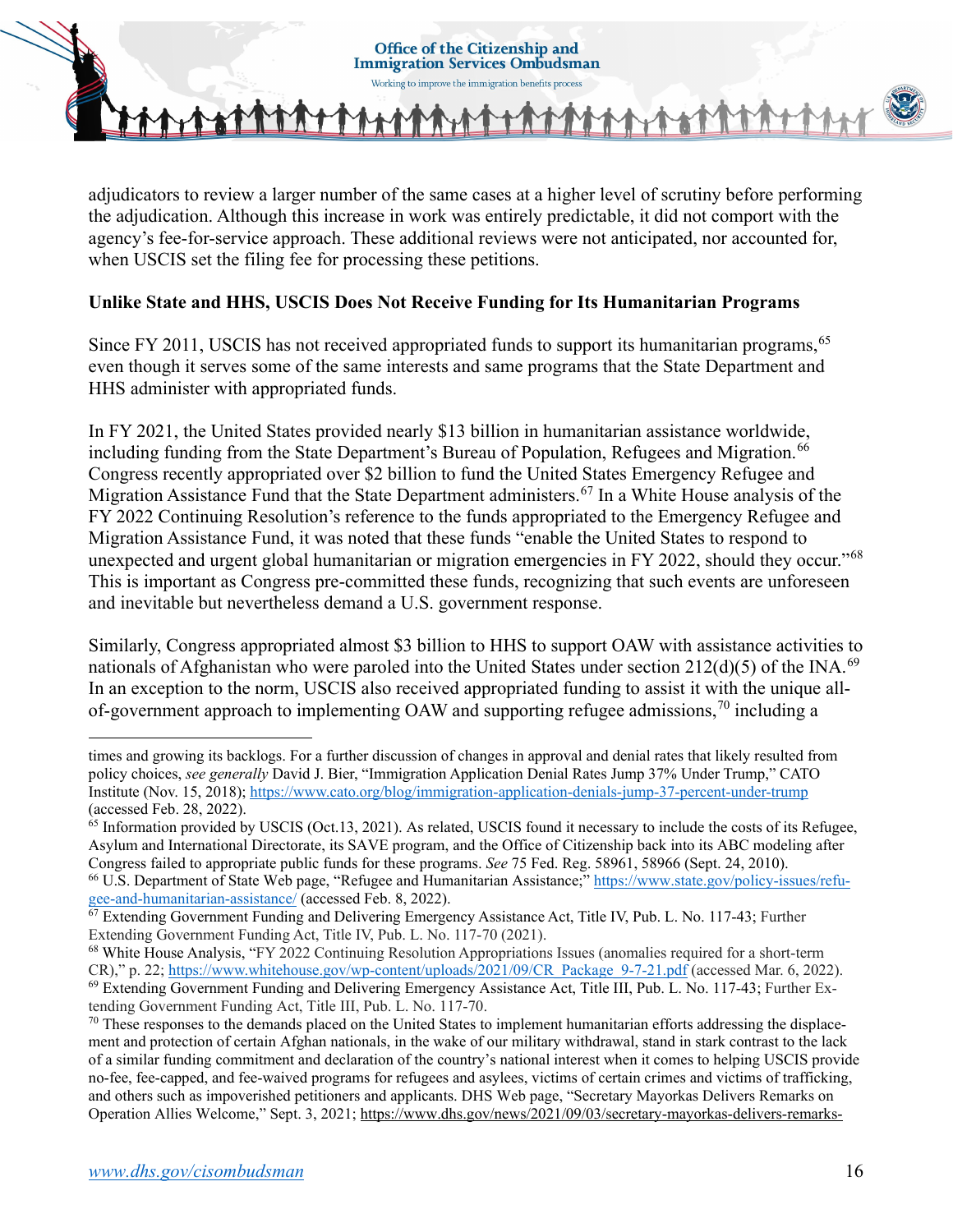USCIS Afghan Refugee Resettlement program that is an essential element of this coordinated approach.

In FY 2021 alone, USCIS adjudicated no-fee or fee-capped humanitarian-based filings totaling approximately \$330 million. During the ten-year period of FY 2010 through FY 2020, USCIS' humanitarian programs cost the agency \$2.7 billion.<sup>[71](#page-16-0)</sup>

Unlike the current situation at State and HHS, the costs associated with humanitarian programs at USCIS are shouldered almost entirely by its fee-paying customers.<sup>[72](#page-16-1)</sup> While this is a policy choice for Congress to make, given the financial difficulties USCIS has been suffering as documented in this piece and elsewhere, the CIS Ombudsman believes that this choice should be reexamined. It is worth considering whether there should be a limit to how much of the cost burden of supporting its humanitarian programs the agency can or should shift to its customers, and whether some of that shift should be imposed on the public at large as it is for these other agencies.

## **Reconsidering the Implementation of Automatic Fee Adjustments Based on Inflation**

USCIS has had the authority to adjust its user fees on an annual basis to keep pace with inflation using a process that was far simpler than the requirements of APA rulemaking. Under the previous 8 C.F.R. § 103.7(b)(3),[73](#page-16-2) USCIS could make these adjustments based on a "composition of the Federal civilian pay-raise assumption and non-pay inflation factor for that fiscal year" as issued by OMB.<sup>74</sup> Under that regulation, it could modify fees to supplement the established fee rule by issuing an annual notice in the Federal Register.

[operation-allies-welcome](https://www.dhs.gov/news/2021/09/03/secretary-mayorkas-delivers-remarks-operation-allies-welcome) (accessed Feb. 8, 2022). *See also* USCIS Response to the Citizenship and Immigration Services Ombudsman's 2021 Annual Report to Congress, p. 7; DHS Oversight Hearing Video, "Secretary Mayorkas Says Immigration System Is 'Fundamentally Broken," C-SPAN (Nov. 16, 2021); [https://www.c-span.org/video/?c4986750/secretary](https://www.c-span.org/video/?c4986750/secretary-mayorkas-immigration-system-fundamentally-broken)[mayorkas-immigration-system-fundamentally-broken](https://www.c-span.org/video/?c4986750/secretary-mayorkas-immigration-system-fundamentally-broken) (accessed Feb. 8, 2022).

<span id="page-16-0"></span><sup>71</sup> Information provided by USCIS (May 12, 2022).

<span id="page-16-1"></span> $^{72}$  Section 286(m) of the INA authorizes USCIS to set its fees at a level to allow it to provide immigration benefit services to "asylum applicants and other immigrants." While this language authorizes the agency to shift the cost burden of these services to other fee-paying customers, Congress did appropriate funds to USCIS prior to 2010 for the purpose of supporting the country's humanitarian programs.

<span id="page-16-2"></span> $^{73}$  8 C.F.R. § 103.7(b)(3)(2020): "The fees prescribed in paragraph (b)(1)(i) of this section may be adjusted annually by publication of an inflation adjustment. The inflation adjustment will be announced by a publication of a notice in the Federal Register. The adjustment shall be a composite of the Federal civilian pay raise assumption and non-pay inflation factor for that fiscal year issued by the Office of Management and Budget for agency use in implementing OMB Circular A-76, weighted by pay and non-pay proportions of total funding for that fiscal year. If Congress enacts a different Federal civilian pay raise percentage than the percentage issued by OMB for Circular A-76, the Department of Homeland Security may adjust the fees, during the current year or a following year to reflect the enacted level. The prescribed fee or charge shall be the amount prescribed in paragraph  $(b)(1)(i)$  of this section, plus the latest inflation adjustment, rounded to the nearest \$5 increment. This regulation was superseded in 2020.

<span id="page-16-3"></span><sup>&</sup>lt;sup>74</sup> OMB Circular No. A-76 (Revised), Attachment C, "Calculating Public-Private Competition Costs" (May 29, 2003); https://www.whitehouse.gov/wp-[content/uploads/legacy\\_drupal\\_files/omb/circulars/A76/a76\\_incl\\_tech\\_correction.pd](https://www.whitehouse.gov/wp-content/uploads/legacy_drupal_files/omb/circulars/A76/a76_incl_tech_correction.pdf)f (accessed Mar. 29, 2022).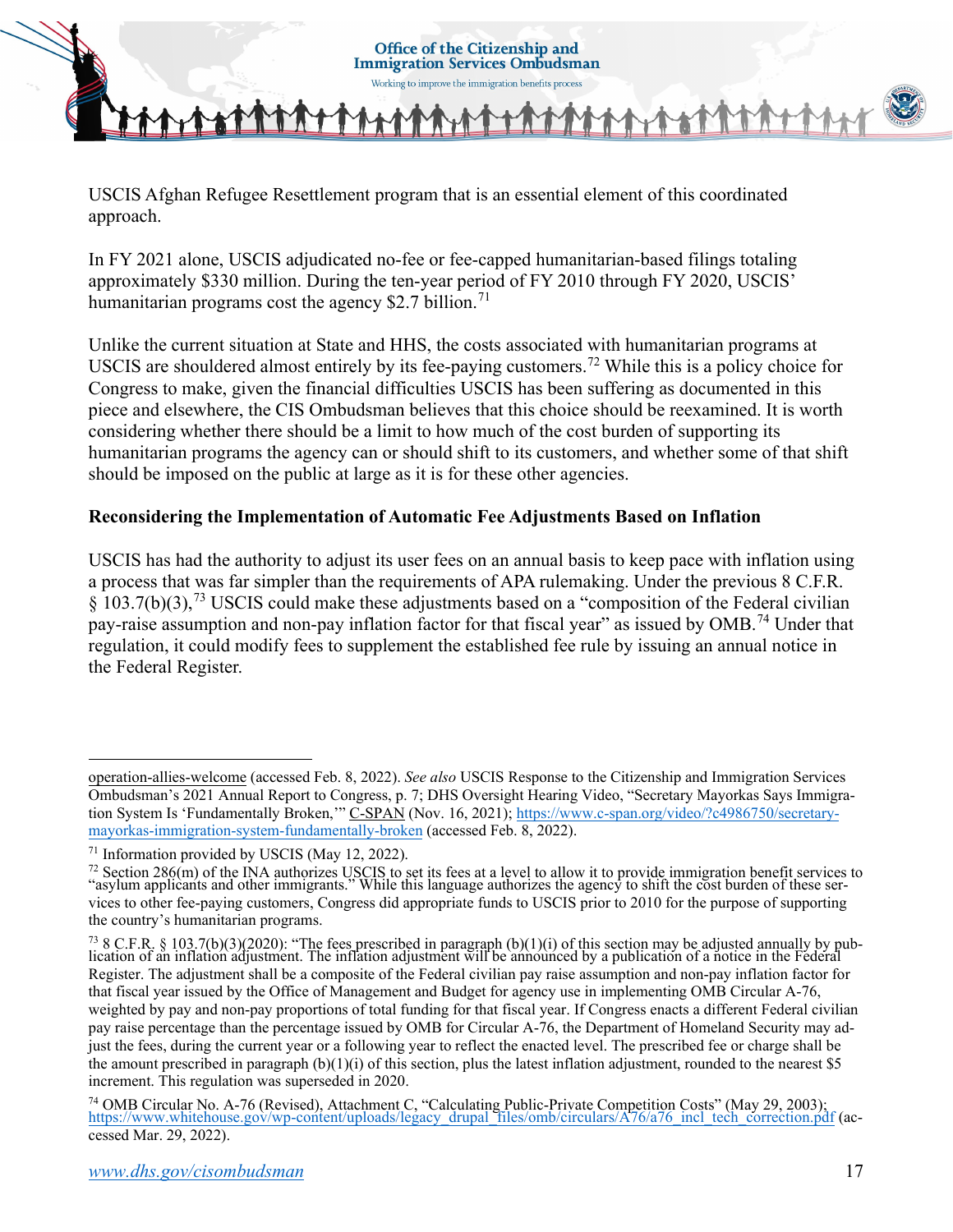

USCIS and its predecessor, the Immigration and Naturalization Service, adjusted fees based on this regulation multiple times: in 1994, 2002, 2004, with the last use of this authority in 2005.<sup>[75](#page-17-0)</sup> In the 2005 adjustment, USCIS explained why interim adjustments based on inflationary factors are important;<sup>[76](#page-17-1)</sup> by 2005, it had been seven years since the agency conducted a comprehensive fee review using the ABC model and adjusted its fees through the APA rulemaking process.<sup>77</sup>

The CIS Ombudsman believes that the agency should resume use of this authority which will at least enable it to keep pace with inflationary impacts on both payroll and non-payroll expenses. It has now been nearly 6 years since the last comprehensive fee rule was successfully promulgated in 2016. Had USCIS used this tool in these intervening years, the additional revenues generated would have: (1) reduced its current annual operating deficit, which is estimated to be over \$1 billion annually; (2) given USCIS greater flexibility to deploy resources for unanticipated events and demands; and (3) helped mitigate against some of its customers' sticker shock associated with large fee increases.<sup>[78](#page-17-3)</sup>

In fact, had USCIS adjusted its fees annually using its authority under  $\S$  103.7(b)(3), it would have made an inflationary-based adjustment of 1.6 percent in 2017. In 2018, the inflationary adjustment would have been 2.0 percent; in 2019, the adjustment would have been 2.5 percent; in 2020, 1.7 percent; and in 2021, 1.1 percent. Accordingly, fee revenue would have increased by 8.9 percent. Clearly, the agency's operations would have benefited from this additional revenue.<sup>[79](#page-17-4)</sup> USCIS might have mitigated or even avoided the threat of employee furloughs in 2020, which had a devastating impact on employee morale, or the unfortunate cuts to many of its operations, including its digital strategy developments.

<span id="page-17-0"></span><sup>75</sup> *See* "U.S. Citizenship and Immigration Services Fee Schedule and Changes to Certain Other Immigration Benefit Request Requirements," 84 Fed. Reg. at 62284-85.

<span id="page-17-1"></span><sup>76</sup> USCIS stated, "Since Congress enacted a different federal civilian pay raise percentage than the percentage used in calculating the current fees for the FY 2004 and FY 2005 biennial period, the fees are also adjusted to reflect the congressionallyenacted levels… Even with the inflationary fee adjustments, the fees collected do not exceed the full cost of providing immigration benefits, including the full cost of providing benefits such as asylum and refugee admission for which no fees are assessed … Besides the normal payroll increases mandated for government employees each year, inflation-based cost increases have appeared in significant non-payroll items such as rent, physical security, investment technology, and contracts. More specifically, USCIS has observed cost increases due to inflation in some of its largest contracts including those for Service Center operations, adjudications clerical support, Application Support Centers, card production facilities, the National Records Center, the National Benefits Center, and the National Customer Service Center." "Adjustment of the Immigration Benefit Application Schedule," 70 Fed. Reg. at 56183.

<span id="page-17-2"></span><sup>77</sup> *See* "U.S. Citizenship and Immigration Services Fee Schedule and Changes to Certain Other Immigration Benefit Request Requirements," 84 Fed. Reg. at 62284-85.

<span id="page-17-3"></span> $78$  This concern is in line with the GAO recommendation that USCIS conduct more frequent fee reviews to reduce the need for disproportionately large increases. GAO, "Federal User Fees: Fee Design Options and Implications for Managing Revenue Instability," GAO-13-820 (Sep. 2013)[; https://www.gao.gov/products/gao-13-820](https://www.gao.gov/products/gao-13-820) (accessed Mar. 18, 2022) and GAO, "Federal User Fees: Additional Analyses and Timely Reviews Could Improve Immigration and Naturalization User Fee Design and USCIS Operations," GAO-09-180 (Jan. 23, 2009);<http://www.gao.gov/products/GAO-09-180> (accessed Mar. 17, 2022).

<span id="page-17-4"></span> $79$  In the 2016 Fee Rule, for example, USCIS points out that the fee for a naturalization application, if adjusted only for inflation, would be even higher (\$690) than the fee established by the rule (\$640). *See* "U.S. Citizenship and Immigration Services Fee Schedule," 81 Fed. Reg. at 73308.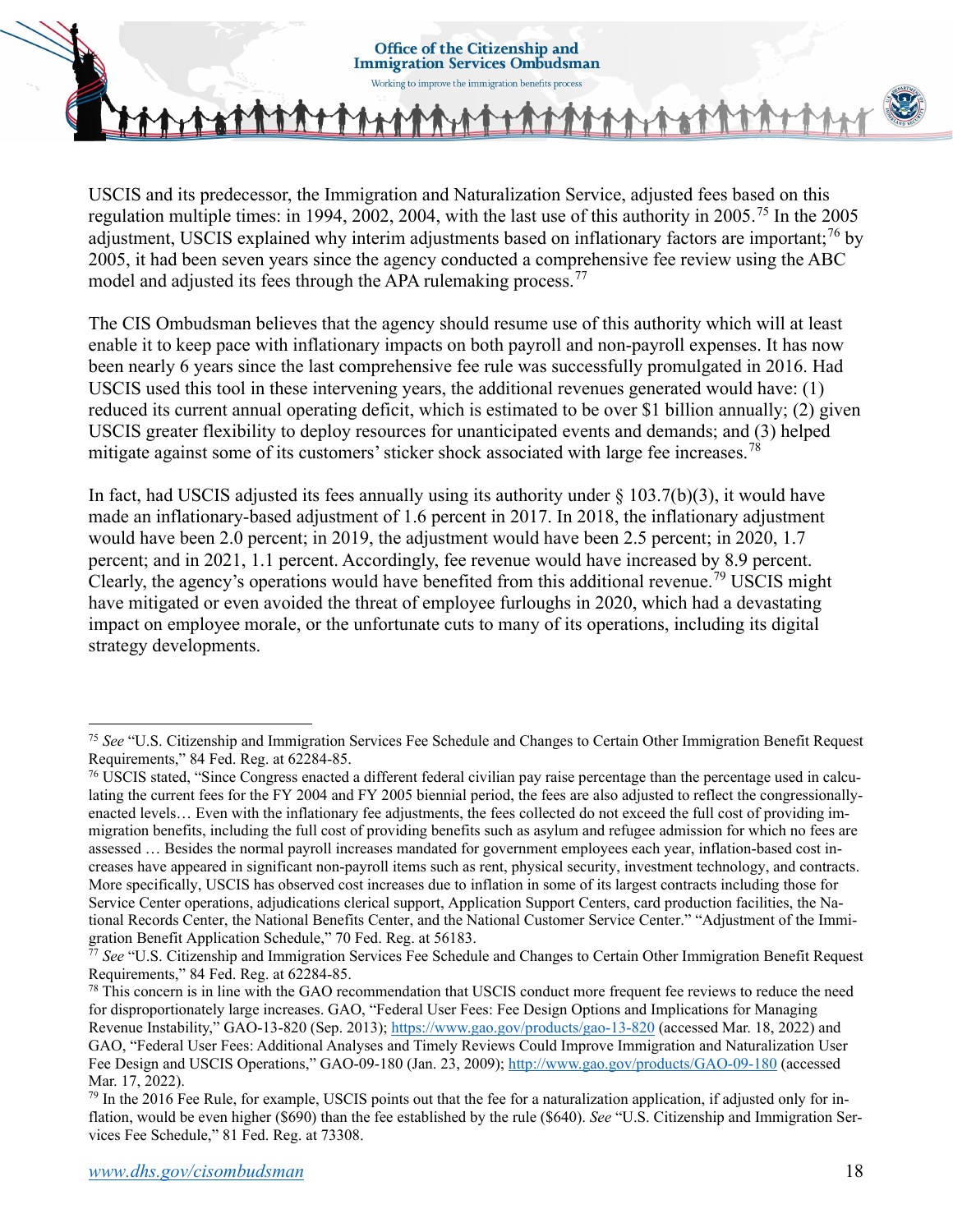

### **Recommendations to USCIS**

USCIS' near exclusive reliance on a fee-for-service funding model, as implemented through the APA rulemaking process, leaves USCIS chronically underfunded and unable to meet customer and stakeholder obligations. It also inhibits USCIS' ability to quickly address emergent circumstances and demands. Congress and USCIS should explore additional financial pathways to place USCIS on sound fiscal footing and ensure that it is funded appropriately to deliver immigration services to the public on time.

The CIS Ombudsman offers several options for addressing the concerns discussed in this article. We do not represent these as the only potential options available to USCIS, nor do we suggest that only one of these options should be selected. A combination of these may well be the most appropriate path forward to put the agency in a solvent and more sustainable financial position.

The CIS Ombudsman recommends that USCIS:

- 1. Reengineer the agency's biennial fee review process and associated staffing models to ensure they fully and proactively project the amounts needed to meet targeted processing time goals for future processing as well as backlog adjudications. The CIS Ombudsman has expressed concern that the agency's current SAMs and resulting staffing projections are deficient because they fail to include important considerations that affect USCIS' ability to meet its mission. USCIS adjudicators and support personnel should have the time needed to do a thorough review of all filings to ensure that they make quality decisions without sacrificing national security or benefit integrity. Having the right number of staff and ensuring that its employees receive the robust training they need to perform their jobs as immigration professionals must be considered one of the agency's highest priorities.
- 2. Seek public appropriations to cover the cost of delivering humanitarian-based immigration benefits (including but not limited to USCIS' refugee and asylum programs). Doing so places USCIS on the same footing as the Departments of State and HHS with respect to these same policy commitments without having to seek money from other applicants in the form of premiums added to their processing fees. It is also consistent with the humanitarian values our coun-try embraces and promotes both nationally and internationally.<sup>[80](#page-18-0)</sup>

<span id="page-18-0"></span><sup>80</sup> Danny Bahar, "Why Accepting Refugees is a Win-Win-Win Formula," The Brookings Institution (June 19, 2018); <https://www.brookings.edu/blog/up-front/2018/06/19/refugees-are-a-win-win-win-formula-for-economic-development/>(accessed Feb. 8, 2022); "Immigrants as Economic Contributors: Refugees Are a Fiscal Success Story for America," National Immigration Forum (Jun 14, 2018); [https://immigrationforum.org/article/immigrants-as-economic-contributors-refugees](https://immigrationforum.org/article/immigrants-as-economic-contributors-refugees-are-a-fiscal-success-story-for-america/)[are-a-fiscal-success-story-for-america/ \(](https://immigrationforum.org/article/immigrants-as-economic-contributors-refugees-are-a-fiscal-success-story-for-america/)accessed Feb. 8, 2022); "From Struggle to Resilience: The Economic Impact of Refugees in America," New American Economy (June 19, 2017)[; https://research.newamericaneconomy.org/report/from](https://research.newamericaneconomy.org/report/from-struggle-to-resilience-the-economic-impact-of-refugees-in-america/)[struggle-to-resilience-the-economic-impact-of-refugees-in-america/](https://research.newamericaneconomy.org/report/from-struggle-to-resilience-the-economic-impact-of-refugees-in-america/) (accessed Feb. 8, 2022); Pia M. Orrenius & Madeline Zavodny, ["From Brawn to Brains: How Immigration Works for America,](https://ideas.repec.org/a/fip/feddar/y2010.html)" Federal Reserve Bank of Dallas [Annual Report](https://usdhs-my.sharepoint.com/personal/frederick_troncone_hq_dhs_gov/Documents/Annual%20Report) (2010);<https://ideas.repec.org/a/fip/feddar/y2010.html>(accessed Feb. 8, 2022).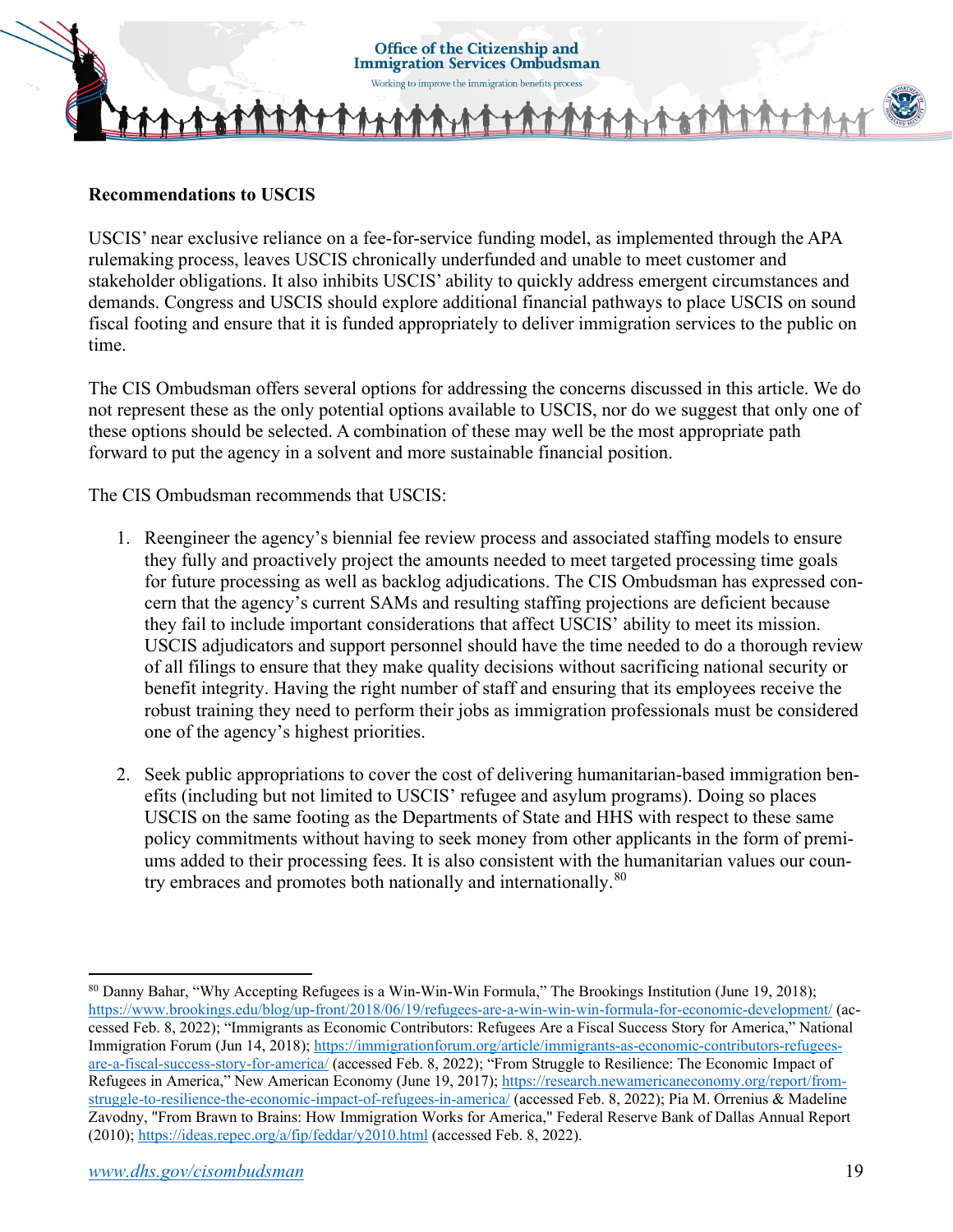**Immigration Services Ombudsman** Working to improve the immigration benefits process

**Office of the Citizenship and** 

- 
- 3. Consider seeking congressional authority to establish a new financing stream through the Department of the Treasury's Federal Financing Bank $^{81}$  $^{81}$  $^{81}$  or through some other mechanism to draw upon as needed, and at its discretion.<sup>[82](#page-19-1)</sup> Such an account would essentially be a line of credit to help USCIS meet the dynamic nature of its operations and make adjustments to address irregular receipt revenues due to unplanned circumstances (such as COVID-19, TPS designations, etc.) and mandates placed on it by Congress, the courts, or the administration.<sup>83</sup> This would appropriately require the agency to repay/replenish the amount borrowed with a portion of the filing fee revenues it collects. To the extent that fee receipt revenues prove inadequate to repay loaned funds, USCIS would be required to factor repayment into the next fee rule. While this pathway may prove difficult and would require extended discussions and understandings between DHS, OMB, and the Department of the Treasury, the benefit of evening out the agency's cashflow would allow USCIS to pivot quickly to address unexpected events and engage in long-term planning and hiring. This would quickly enhance the agency's ability to meet its mission with speed.
- 4. Request annual appropriations specifically dedicated to eliminating backlogs. The agency received \$275 million in FY 2022 to contend with backlogs and delays, support the refugee program, and invest in enterprise infrastructure improvements."[84](#page-19-3) Continuing such non-revenue funding would allow the agency to hire enough adjudicators to reduce the backlog to acceptable levels, including through term-limited hiring. USCIS customers who paid filing fees expect USCIS to adjudicate their forms in a timely way and must be treated fairly. The lives of individuals and the fortunes of businesses can thrive or suffer depending in part on the agency's ability to work efficiently. Additionally, publicly funding this effort would ensure that new customers are not burdened with a future surcharge to cover the cost of adjudicating backlogged filings.<sup>[85](#page-19-4)</sup>
- 5. Resume using its authority to adjust fees annually based on the salary/inflation factor calculated by OMB under Circular A-76. Using this mechanism to adjust non-statutory fees would enable the agency to at least keep pace with the inflationary cost increases it is now absorbing in the

<span id="page-19-0"></span><sup>81</sup> Congress created the Federal Financing Bank (FFB) in 1973, and among other things, gave it "the authority to purchase any obligation issued, sold, or guaranteed by a Federal agency." *See* Federal Financing Bank Web page, "About the FFB;"

<span id="page-19-1"></span><sup>&</sup>lt;sup>82</sup> For example, the U.S. Postal Service received lending authority to draw upon the U.S. Treasury. Rick Owens, "U.S. Postal Service Reaches Agreement with Treasury on \$10 Billion CARES Act Lending Authority," Postal Employee Net-work (Jul. 29, 2020)[; https://postalemployeenetwork.com/news/2020/07/u-s-postal-service-reaches-agreement-with-treas](https://postalemployeenetwork.com/news/2020/07/u-s-postal-service-reaches-agreement-with-treasury-on-10-billion-cares-act-lending-authority/)[ury-on-10-billion-cares-act-lending-authority/](https://postalemployeenetwork.com/news/2020/07/u-s-postal-service-reaches-agreement-with-treasury-on-10-billion-cares-act-lending-authority/) (accessed Feb. 8, 2022).

<span id="page-19-2"></span><sup>83</sup> USCIS response to the CIS Ombudsman's Annual Report 2007, p. 2; [https://www.dhs.gov/xlibrary/assets/USCIS-Re](https://www.dhs.gov/xlibrary/assets/USCIS-Response-Ombudsman-06-Report-May-2007.pdf)[sponse-Ombudsman-06-Report-May-2007.pdf \(](https://www.dhs.gov/xlibrary/assets/USCIS-Response-Ombudsman-06-Report-May-2007.pdf)accessed Feb. 8, 2022).

<span id="page-19-3"></span><sup>84</sup> Extending Government Funding and Delivering Emergency Assistance Act, § 132, Pub. L. No. 117-43; Consolidated Appropriations Act, 2022, Title IV, Pub. L. No. 117-103 (2022); DHS, "Detailed Review of the Fiscal Year 2022 Omnibus," p. 4 (Mar. 28, 2022).

<span id="page-19-4"></span><sup>&</sup>lt;sup>85</sup> As noted at *supra* note 10, the Administration has requested a \$765 million appropriation to USCIS in FY 2023 for processing to "efficiently process increasing asylum caseloads, address the immigration application backlog, and improve refugee processing." If approved by Congress, programming these funds to these objectives is consistent with the recommendation we make. Yet, as we discuss elsewhere in this study, USCIS will likely need an appropriation on an annual basis to supplement its fee-for-service funding model to make meaningful and lasting reductions in the agency's long processing times and sizeable backlogs.